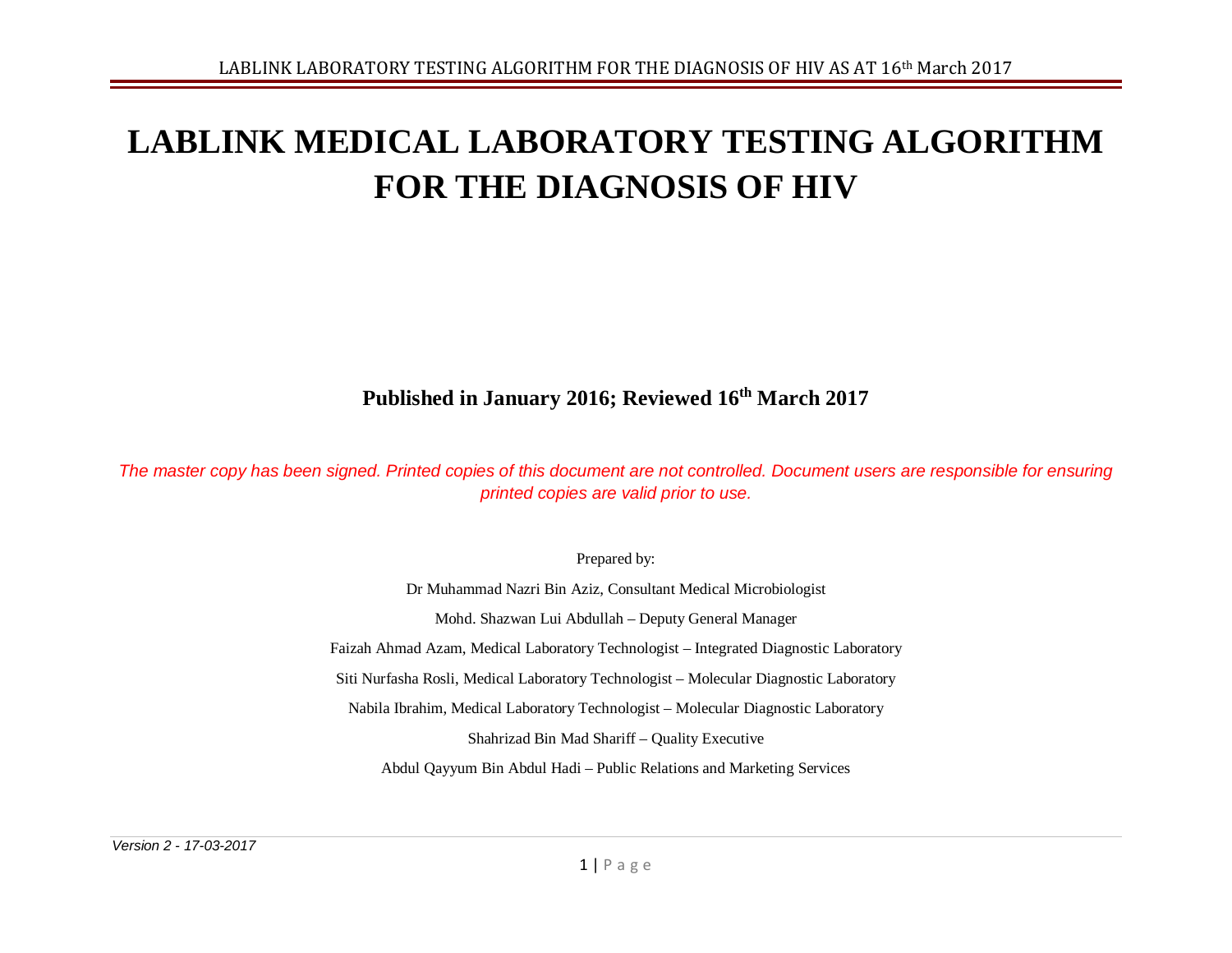#### Contents

| No. | Contents                                                                                                      | Page           |
|-----|---------------------------------------------------------------------------------------------------------------|----------------|
| 1.  | Introduction                                                                                                  | $\overline{2}$ |
| 2.  | Audience                                                                                                      | $\overline{2}$ |
| 3.  | Scope                                                                                                         | 3              |
| 4.  | Basic principles for performing HIV test                                                                      | $\overline{4}$ |
| 5.  | Laboratory markers of HIV infection and their detection by diagnostic tests                                   | $5 - 6$        |
| 6.  | Summary of types of HIV assays available at Lablink Medical Laboratories a s at 15 <sup>th</sup> January 2016 | 7              |
| 7.  | Use of fourth generation assays                                                                               | 7              |
| 8.  | Specimen types used for HIV testing                                                                           | 7              |
| 9.  | <b>HIV Testing Algorithm</b>                                                                                  | $7 - 9$        |
| 10. | HIV tests, diagnostic information and explanation of testing algorithm                                        | $10 - 24$      |
| 11. | References                                                                                                    | 25             |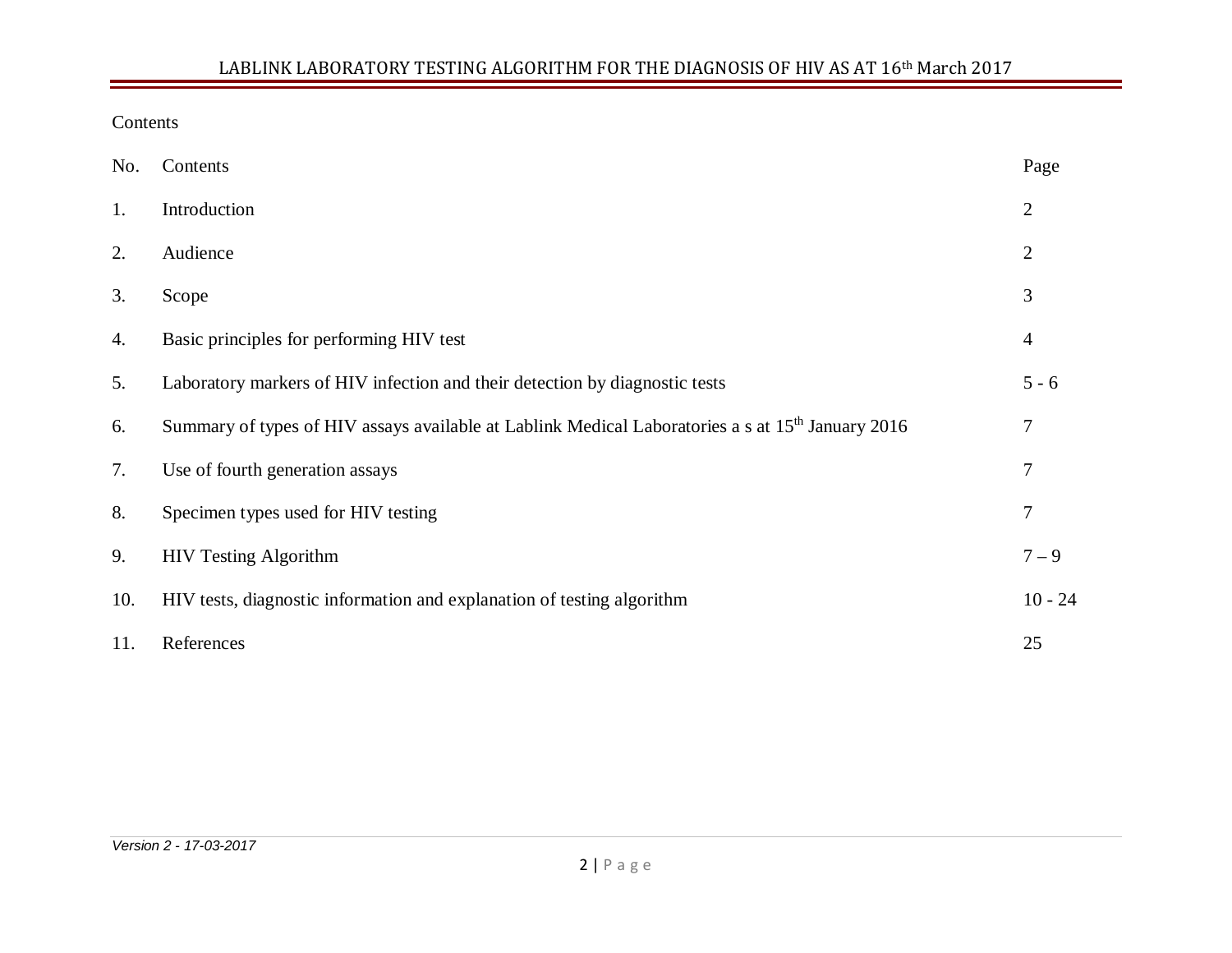## **1. Introduction**

Malaysia is a country with concentrated HIV epidemic with infection rates remains high above 5% among most-at-risk populations (MARPS) especially among injection drug use/user (PWID), sex worker (SW), transgender (TG) and men sex with men (MSM) population. Based on surveillance data (as of end 2013) Malaysia had a cumulative number of 101, 672 HIV, 20, 235 AIDS cases and 16, 340 death related to HIV/AIDS, thus giving reported people living with HIV (PLHIV) of 85, 332 cases. The annual number of reported new HIV cases has been on a steady decline from a peak of 6, 978 in 2002, to 3, 393 in 2013. The notification rate of HIV also continues to experience a decrease from 28.4 in 2002 to 11.4 cases per 100, 000 populations in 2013.

HIV testing is the gateway to HIV prevention, treatment, care and other support services. People's knowledge of their HIV status through HIV testing services is crucial to the success of the HIV response. The Joint United Nations Programme on HIV/AIDS (UNAIDS) and the World Health Organization (WHO) have endorsed global goals to achieve 'zero new HIV infections, zero discrimination and zero AIDS-related deaths'. Because of the potential serious medical, social and psychological consequences of misdiagnosis HIV, accurate laboratory diagnosis is essential to identify persons who could benefit from treatment, to reassure persons who are uninfected, and to reduce HIV transmission.

## **2. Audience**

These recommendations describe the types and sequence of laboratory assays used to make the laboratory diagnosis of acute HIV-1 infection, established HIV-1 infection, and HIV-2 infection, as well as monitoring patient on Anti-Retroviral Therapy (ART) using HIV-1 RNA viral load assay. They are intended for use by Lablink Medical Laboratories.

## **3. Scope**

These recommendations are intended for testing of serum or plasma specimens from adults, children aged 2 years or older, as well as for the establishment of diagnosis in HIV exposed infants less than 18 month of age to HIV positive mother. Because maternal antibodies against HIV might be present in uninfected infants born to HIV-infected mothers. These recommendations do not address methods or strategies for screening blood or organ donors for HIV infection.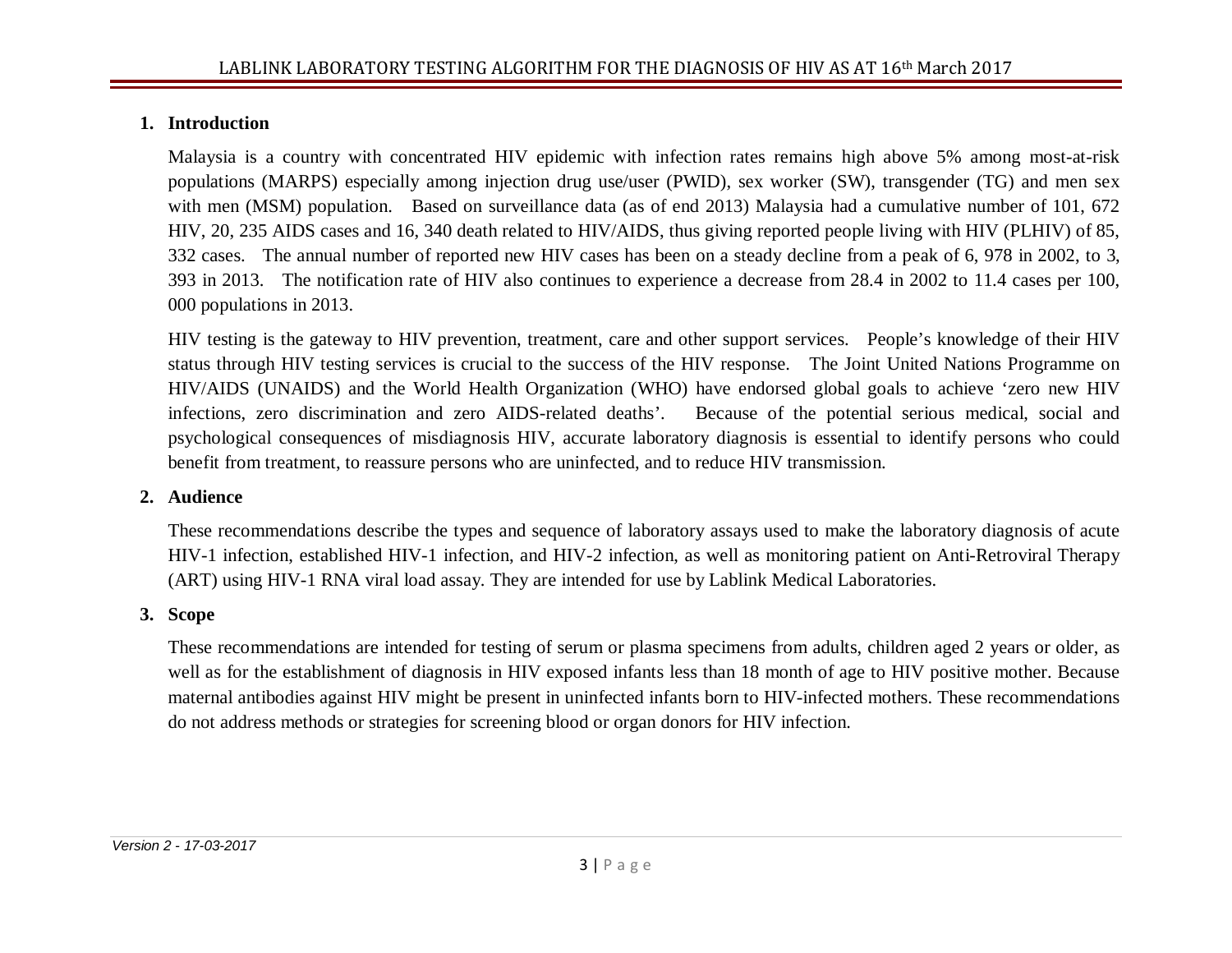## **4. Basic principles for performing HIV testing**

All HIV testing should be performed in accordance with the assay manufacturer's instructions for use (the package insert). Accurate laboratory diagnosis of HIV infection relies on testing algorithms that maximize overall sensitivity and specificity by employing a sequence of tests in combination and applying decision rules for resolving discordant test results. For adults and infants/children over 18 months of age (who were not breastfed or who have stopped breastfeeding at least six weeks earlier), HIV is typically diagnosed through the detection of HIV antibodies (a serological marker) and/or HIV-1 p24 antigen rather than direct detection of the components of the virus itself (virological markers). At Lablink Medical Laboratories, serological assays used for HIV diagnosis detect HIV-1/2 antibodies and HIV-1 p24 antigen. When initial HIV testing is positive, supplemental assays such as HIV-1/2 antibodies particle agglutination test, HIV-1/2 antibodies line immunoassay, and HIV-1 qualitative/quantitative PCR are used to confirm the diagnosis; refer 1. Algorithm for HIV testing in adults and paediatric (Age  $> 18$  months).

For infants and children under 18 months of age, HIV infection can be diagnosed only by virological testing; maternal HIV antibodies remain in the infant's bloodstream until 18 months of age, making test results from serological assays ambiguous. Virological testing using nucleic acid testing (NAT) technologies can be conducted using dried blood spot (DBS) specimens, which are collected at local sites and sent to centralized laboratory for testing. It is recommended that all HIV-exposed infants have HIV virological testing at 2-3 weeks of age or at the earliest opportunity; refer 2 algorithm for HIV exposed infants, age less than 18 months, to HIV positive mother.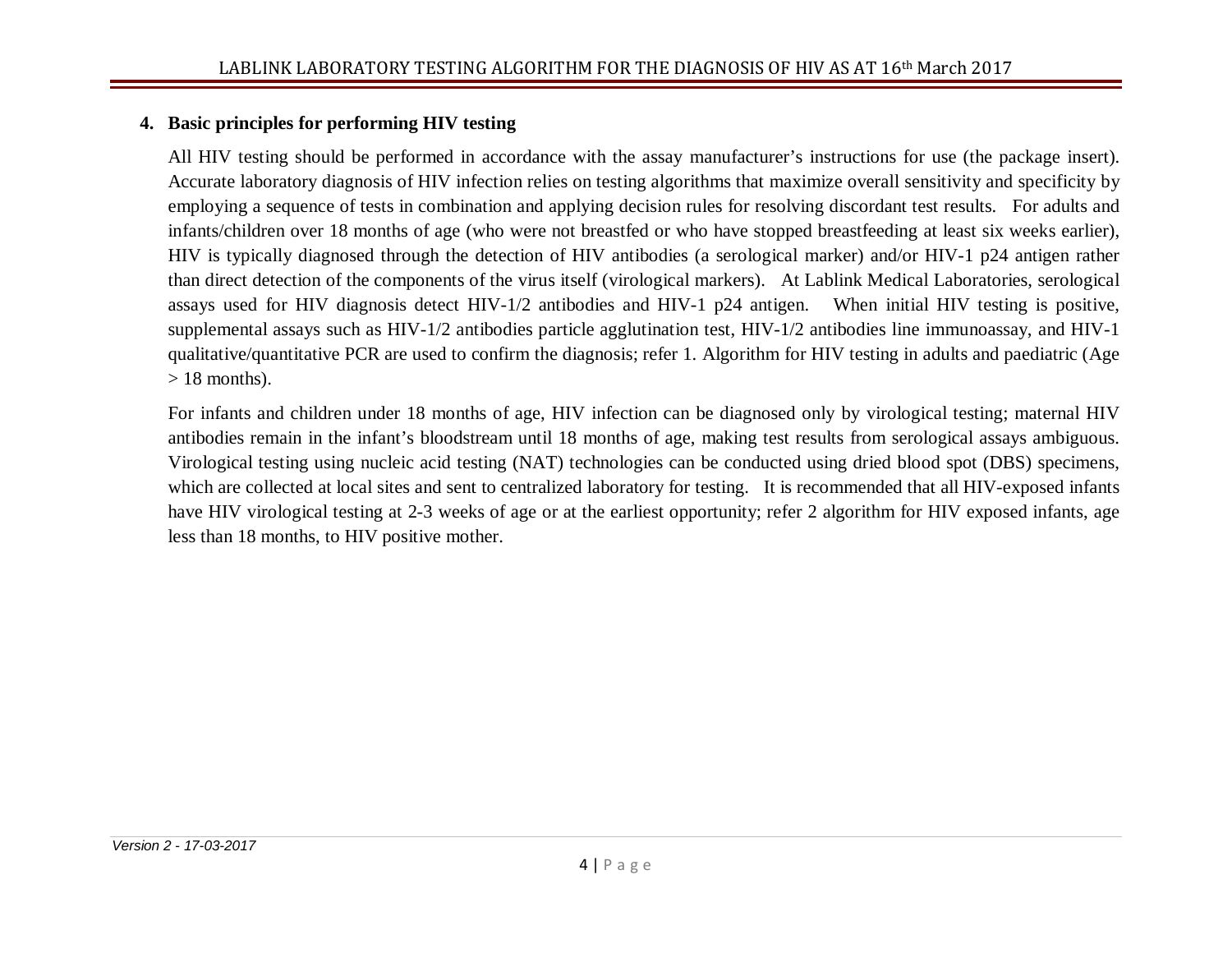#### **5. Laboratory markers of HIV infection and their detection by diagnostic tests**

Analyses of specimens from seroconversion panels have established the dynamics of HIV-1 viremia after infection and the sequential appearance of different laboratory markers. The approximate time at which different markers appear, estimated from different data sources, are outlined schematically in Figure 1.

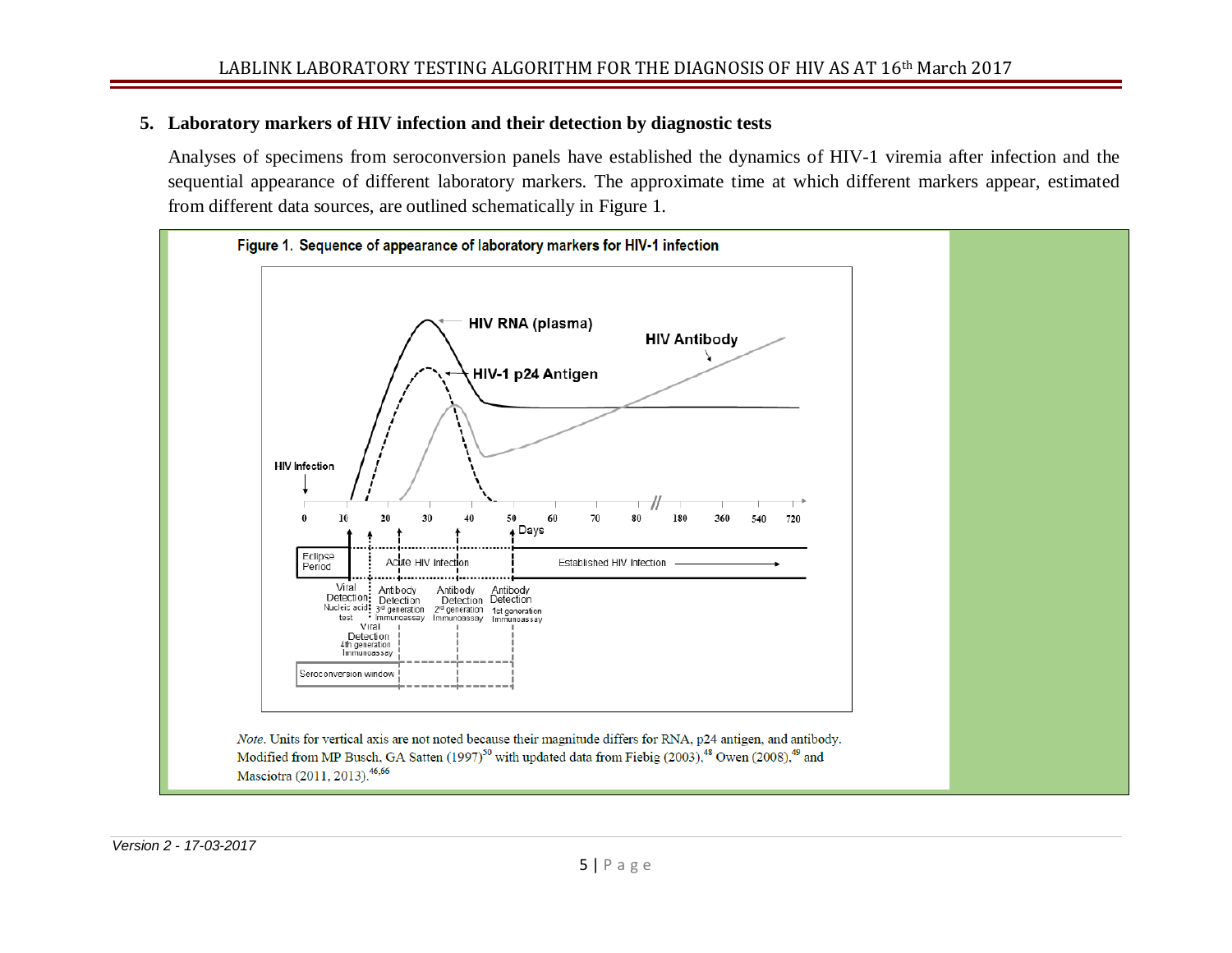Immediately after HIV infection, low levels of HIV-1 RNA (ribonucleic acid) might be present intermittently, but no viral markers are consistently detectable in plasma. Approximately 10 days after infection, HIV-1 RNA becomes detectable by NAT in plasma and quantities increase to very high levels. Next, HIV-1 p24 antigen is expressed and quantities rise to levels that can be detected by 4th generation immunoassays within 4 to 10 days after the initial detection of HIV-1 RNA. However, p24 antigen detection is transient because, as antibodies begin to develop, they bind to the p24 antigen and form immune complexes that interfere with p24 assay detection unless the assay includes steps to disrupt the antigen-antibody complexes. Next, immunoglobulin (Ig) M antibodies are expressed which can be detected by 3rd and 4th generation immunoassays 3 to 5 days after p24 antigen is first detectable, 10 to 13 days after the appearance of viral RNA. Finally, IgG antibodies emerge and persist throughout the course of HIV infection. First and second generation immunoassays designed to detect only IgG antibodies exhibit considerable variability in their sensitivity during early infection, becoming reactive 18 to 38 days or more after the initial detection of viral RNA.

The pattern of emergence of laboratory markers is highly consistent and allows classification of HIV infection into distinct laboratory stages:

- The eclipse period is the initial interval after infection with HIV when no laboratory markers are consistently detectable.
- The seroconversion window period is the interval between infection with HIV and the first detection of antibodies. Its duration depends on the design of the antibody immunoassay and the sensitivity of the immunoassay during seroconversion.
- Acute HIV infection is the interval between the appearance of detectable HIV RNA and the first detection of antibodies. Its duration also depends on the design of the antibody immunoassay and the sensitivity of the immunoassay during seroconversion.
- Established HIV infection is the stage characterized by a fully developed IgG antibody response sufficient to meet the interpretive criteria for a positive Western blot or IFA.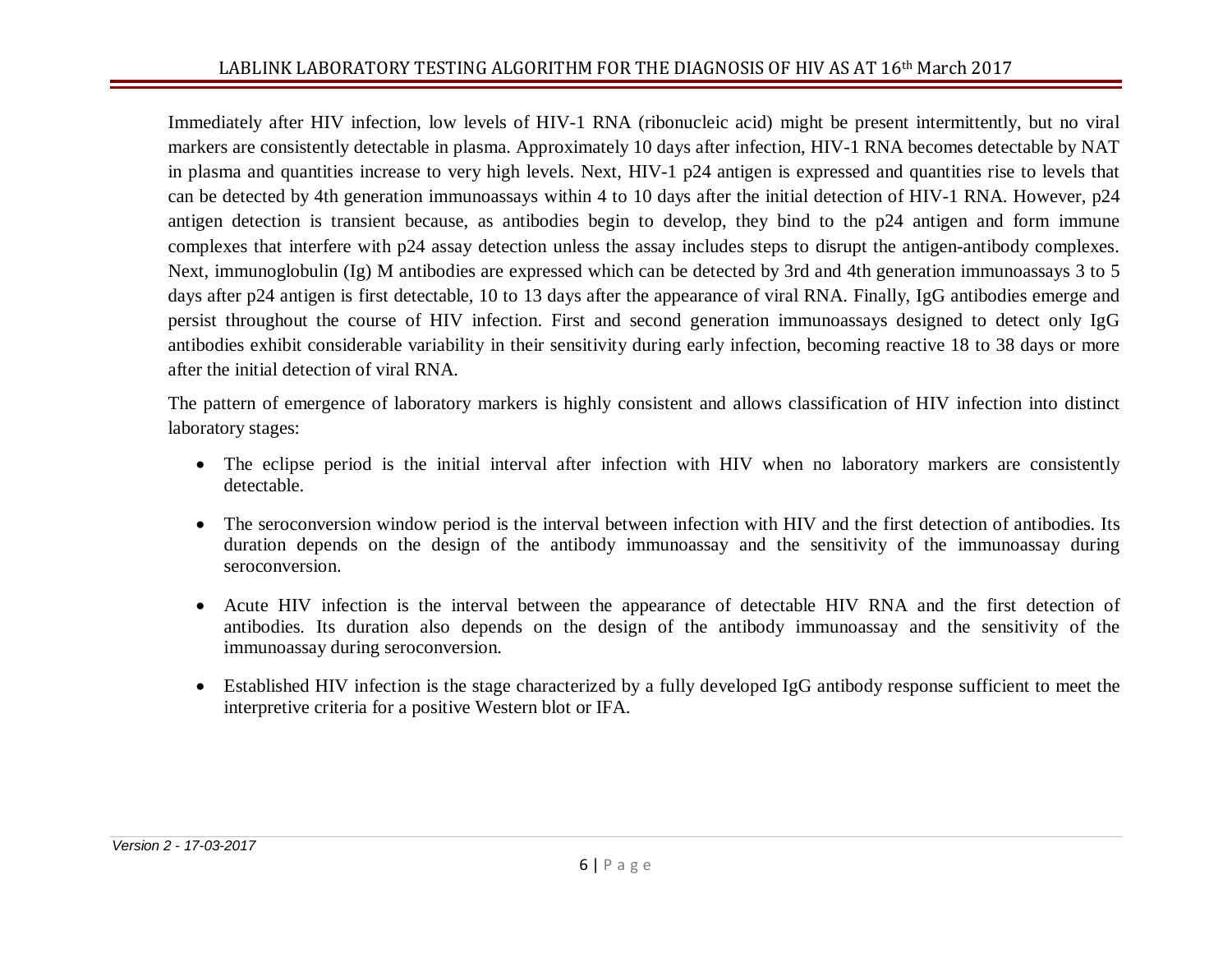## **6. Types of HIV assays available at Lablink Medical Laboratories as at 16th March 2017.**

- 6.1 HIV-1/HIV-2 Ag/Ab Combo Immunoassay (Fourth Generation)
- 6.2 HIV-1 & HIV-2 Antibodies Particle Agglutination
- 6.3 HIV-1 & HIV-2 Antibodies Line Immunoassay
- 6.4 PCR HIV-1 RNA Qualitative Assay (Rapid PCR Xpert HIV-1 RNA Qualitative).
- 6.5 PCR HIV-1 Viral Load Assay (Rapid PCR Xpert HIV-1 RNA Viral Load)

#### **7. Use of fourth generation serological assays**

Fourth generation serological assays that detect both HIV p24 antigen and HIV-1/2 antibodies have the potential to identify infected individuals earlier in the course of disease. In other words, these assays greatly shorten the diagnostic window period.

## **8. Specimen types used for HIV testing**

- 8.1 Serum : freshly collected whole blood is allowed to coagulate, and the serum fraction is collected away from the clotted red blood cells.
- 8.2 Plasma : freshly collected wholeblood is added to the recommended anticoagulant, such as EDTA, heparin, or citrate. After centrifugation, the plasma is separated. Use only anticoagulant validated by the assay manufacturer.

## **9. Lablink Medical Laboratory HIV Testing Algorithms**

- 9.1 HIV Testing Algorithm in adults and childrens after 18 months of age refer Algorithm 1.
- 9.2 HIV Testing Algorithm in infants less than 18 months of age refer Algorithm 2.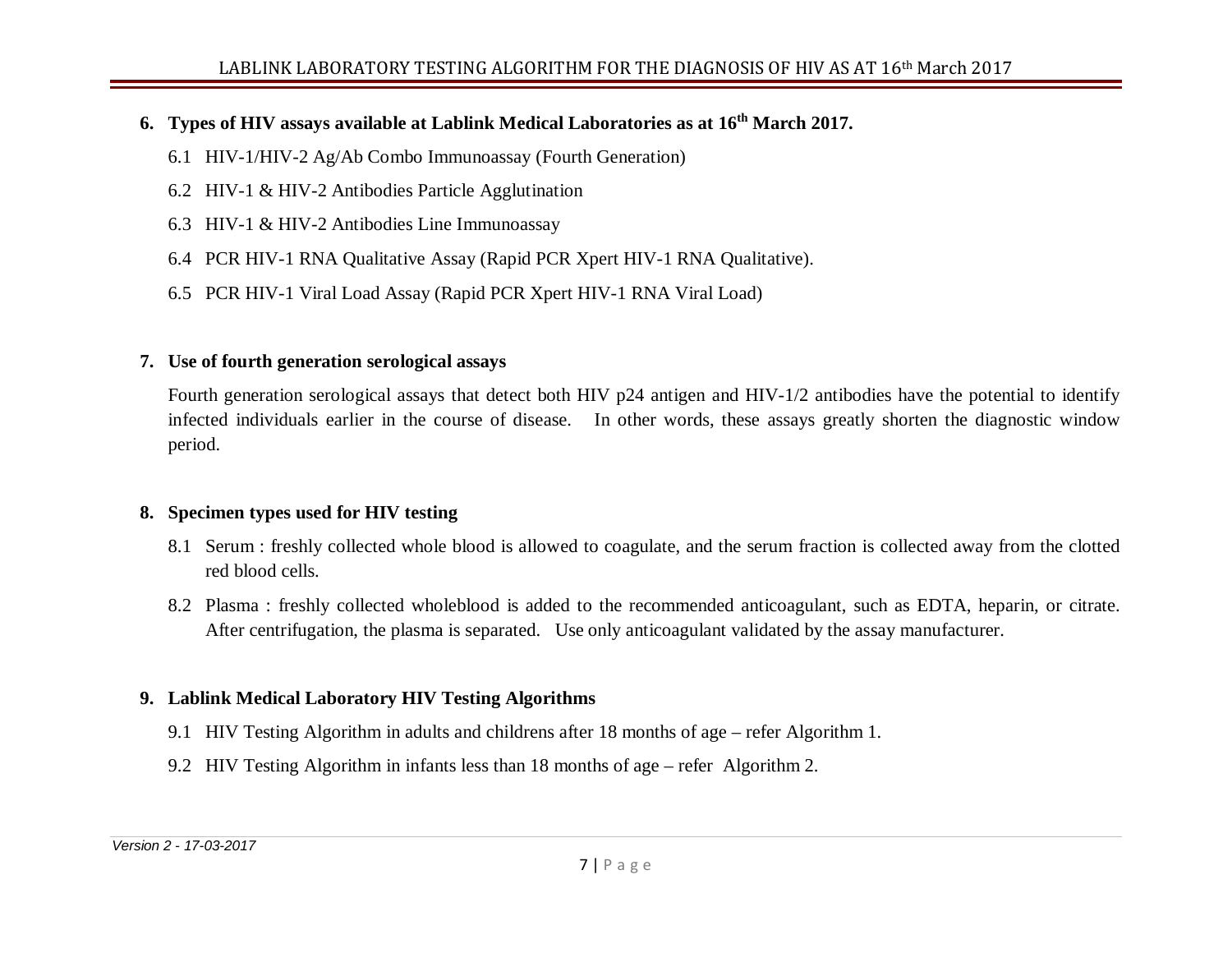Algorithm 1 : HIV Testing Algorithm in Adults and Infants Older than 18 Months.



1. Algorithm for HIV Testing in Adult and Paediatric (Age > 18 Months<sup>a</sup>)

Algorithm 2 : Algorithm for HIV exposed Infants less than 18 months to HIV Positive Mother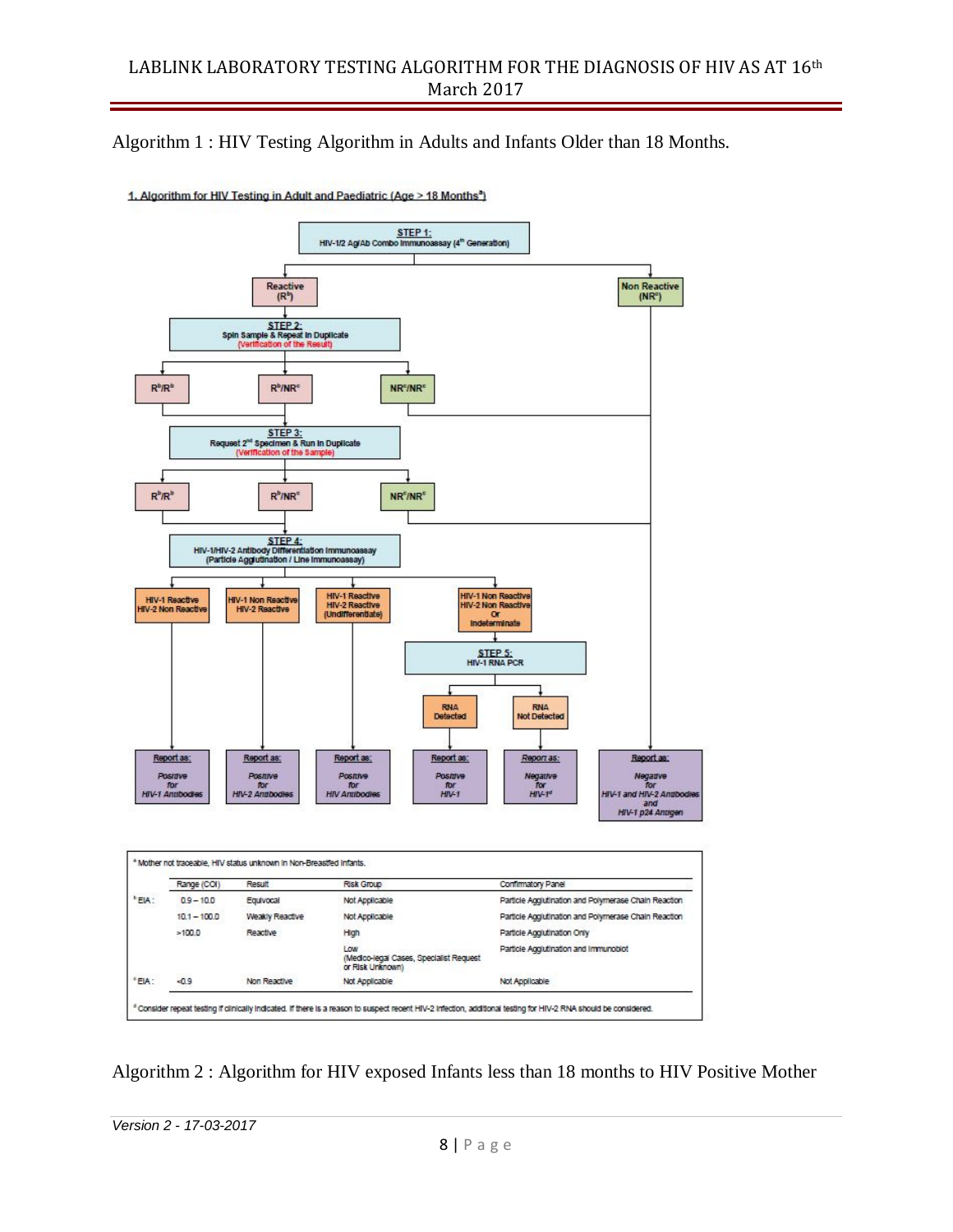

2. Algorithm for HIV Exposed Infants (Age < 18 Months) to HIV Positive Mother - Molecular Testing

#### NOTE:

| For babies more than 18 months of age, please follow Algorithm 1. |  |
|-------------------------------------------------------------------|--|
|                                                                   |  |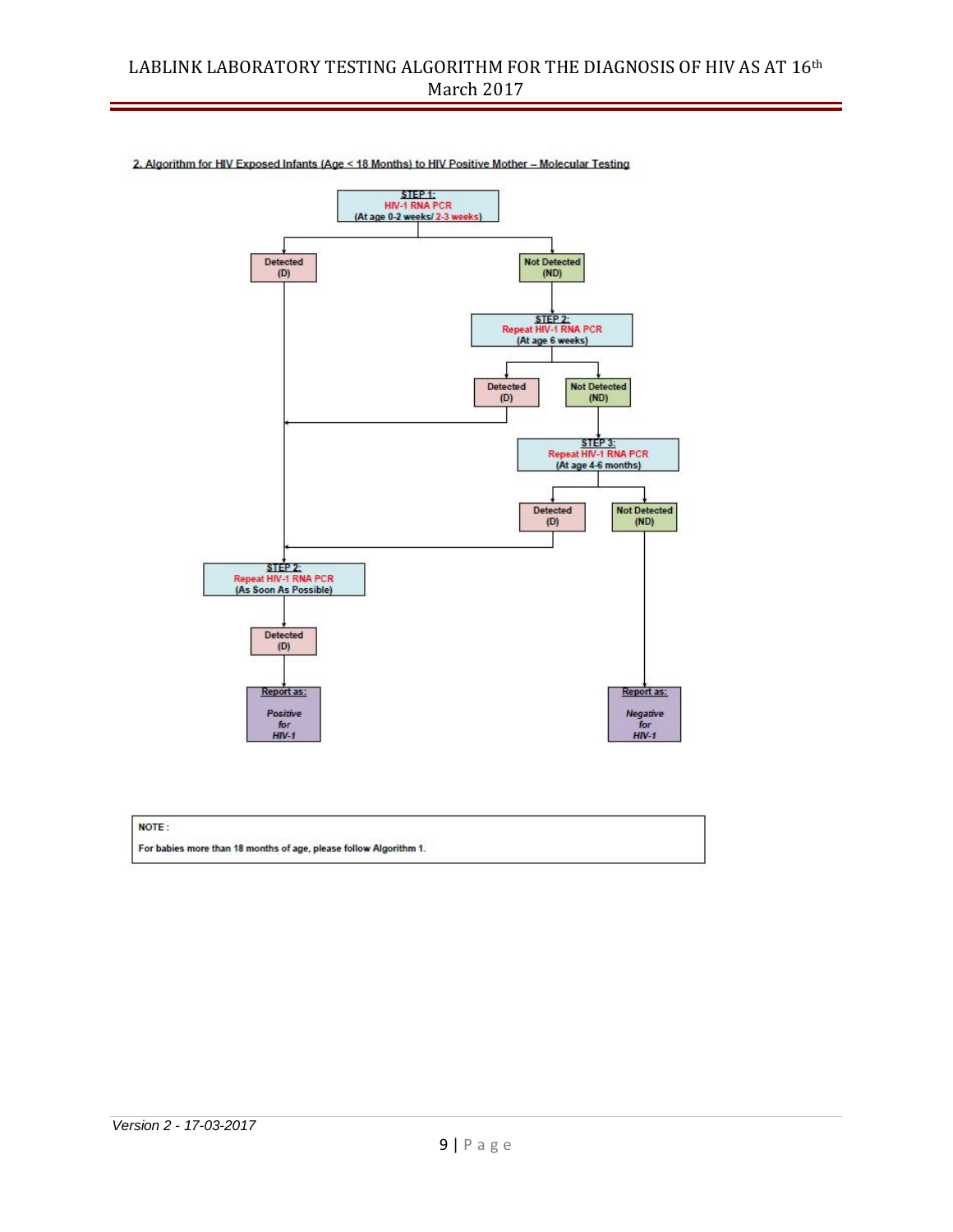| No.  | <b>Test / Objective</b>                                                                                                                                                                                       | <b>Specimen</b>                              | <b>Container</b>                                                                                                                                              | <b>Transportation</b>                                          | <b>Method</b>               | <b>Note</b>                                                                                                                                                                                                                                                                                                                                                                                                                                                                                                                                                     |
|------|---------------------------------------------------------------------------------------------------------------------------------------------------------------------------------------------------------------|----------------------------------------------|---------------------------------------------------------------------------------------------------------------------------------------------------------------|----------------------------------------------------------------|-----------------------------|-----------------------------------------------------------------------------------------------------------------------------------------------------------------------------------------------------------------------------------------------------------------------------------------------------------------------------------------------------------------------------------------------------------------------------------------------------------------------------------------------------------------------------------------------------------------|
|      |                                                                                                                                                                                                               |                                              |                                                                                                                                                               | <b>Requirement</b>                                             |                             |                                                                                                                                                                                                                                                                                                                                                                                                                                                                                                                                                                 |
|      |                                                                                                                                                                                                               |                                              |                                                                                                                                                               |                                                                |                             |                                                                                                                                                                                                                                                                                                                                                                                                                                                                                                                                                                 |
| 10.1 | Test:<br>HIV-1 and HIV-2<br>Ag/Ab Combo<br>[4 <sup>TH</sup> Generation<br>Immunoassay]<br>Objective:<br>Serological<br>detection of HIV-1<br>p24 antigen and<br>HIV-1 and HIV-2<br>IgM and IgG<br>antibodies. | <b>Venous Blood</b><br>(Serum and<br>Plasma) | Plain Tube or<br>Plain Tube with 7 days at 25 °C<br>Serum<br>Separator.<br>OR<br>Li-heparin tube<br>OR<br><b>EDTA</b> tube<br>OR<br>Li-heparin<br>with plasma | 4 weeks at 2-8 °C<br>3 month at -20°C<br>(frozen 5 times only) | EIA - Enzyme<br>Immunoassay | Note 1:<br>HIV-1 p24 antigen can be detected by 4th<br>generation immunoassay within 4 to 10 days after<br>the initial detection of HIV-1 RNA by PCR or after<br>14 days of HIV infections.<br>Note 2:<br>IgM antibodies can be detected by 3 to 5 days after<br>p24 antigen is first detectable, 10 to 13 days after<br>the appearance of HIV-1 RNA or after 17 to 19 days<br>of HIV infections. Finally, IgG antibodies emerge<br>and persist throughout the course of HIV infection.<br>Note 3:<br>Please refer Figure 1 and HIV Algorithm 1a, 1b and<br>1c. |
|      | Note:                                                                                                                                                                                                         |                                              | separator                                                                                                                                                     |                                                                |                             |                                                                                                                                                                                                                                                                                                                                                                                                                                                                                                                                                                 |
|      | Use as screening<br>test for HIV                                                                                                                                                                              |                                              |                                                                                                                                                               |                                                                |                             |                                                                                                                                                                                                                                                                                                                                                                                                                                                                                                                                                                 |
|      | infection                                                                                                                                                                                                     |                                              |                                                                                                                                                               |                                                                |                             |                                                                                                                                                                                                                                                                                                                                                                                                                                                                                                                                                                 |

## **10. Detail list of tests for the diagnosis of HIV available at Lablink Medical Laboratories as at 15th of January 2016.**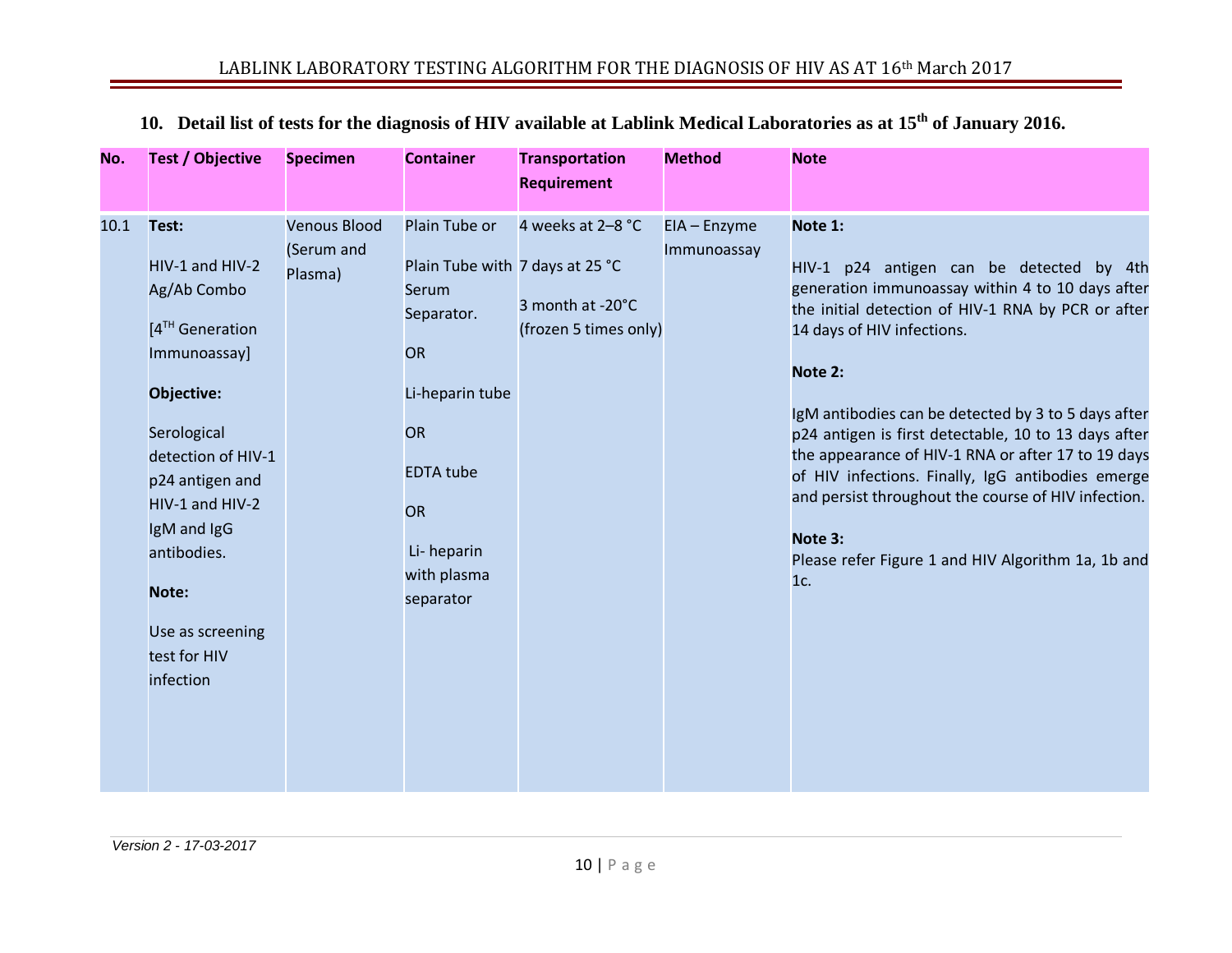| No.  | <b>Test</b>                                                                                                                                                                                                                                              | <b>Specimen</b>                              | <b>Container</b>                                                                                                                                                            | <b>Transportation</b><br><b>Requirement</b>                                   | <b>Method</b>             | <b>Note</b>                                                                                                                                                                                                                                                                                                                                               |
|------|----------------------------------------------------------------------------------------------------------------------------------------------------------------------------------------------------------------------------------------------------------|----------------------------------------------|-----------------------------------------------------------------------------------------------------------------------------------------------------------------------------|-------------------------------------------------------------------------------|---------------------------|-----------------------------------------------------------------------------------------------------------------------------------------------------------------------------------------------------------------------------------------------------------------------------------------------------------------------------------------------------------|
| 10.2 | Test:<br>HIV-1 and HIV-2<br><b>Antibodies Particle</b><br>Agglutination<br>Objective:<br>Serological<br>detection of HIV-1<br>and HIV-2 IgM and<br>IgG antibodies.<br>Note:<br>Use as<br>supplementary<br>assay for<br>confirmation of<br>HIV infection. | <b>Venous Blood</b><br>(Serum and<br>Plasma) | Plain Tube or<br>Serum<br>Separator.<br><b>OR</b><br><b>EDTA Tube or</b><br><b>EDTA Tube with</b><br>Plasma<br>separator<br>OR<br>Citrate tube<br><b>OR</b><br>Heparin tube | 7 days at 2-8 °C<br>Plain Tube with >7 days at -20°C<br>(frozen 3 times only) | Particle<br>Agglutination | Note 1:<br>IgM antibodies can be detected by 3 to 5 days after<br>p24 antigen is first detectable, 10 to 13 days after<br>the appearance of HIV-1 RNA or after 17 to 19 days<br>of HIV infections. Finally, IgG antibodies emerge<br>and persist throughout the course of HIV infection.<br>Note 2:<br>Please refer Figure 1 and HIV Algorithm 1a and 1d. |

*Version 2 - 17-03-2017*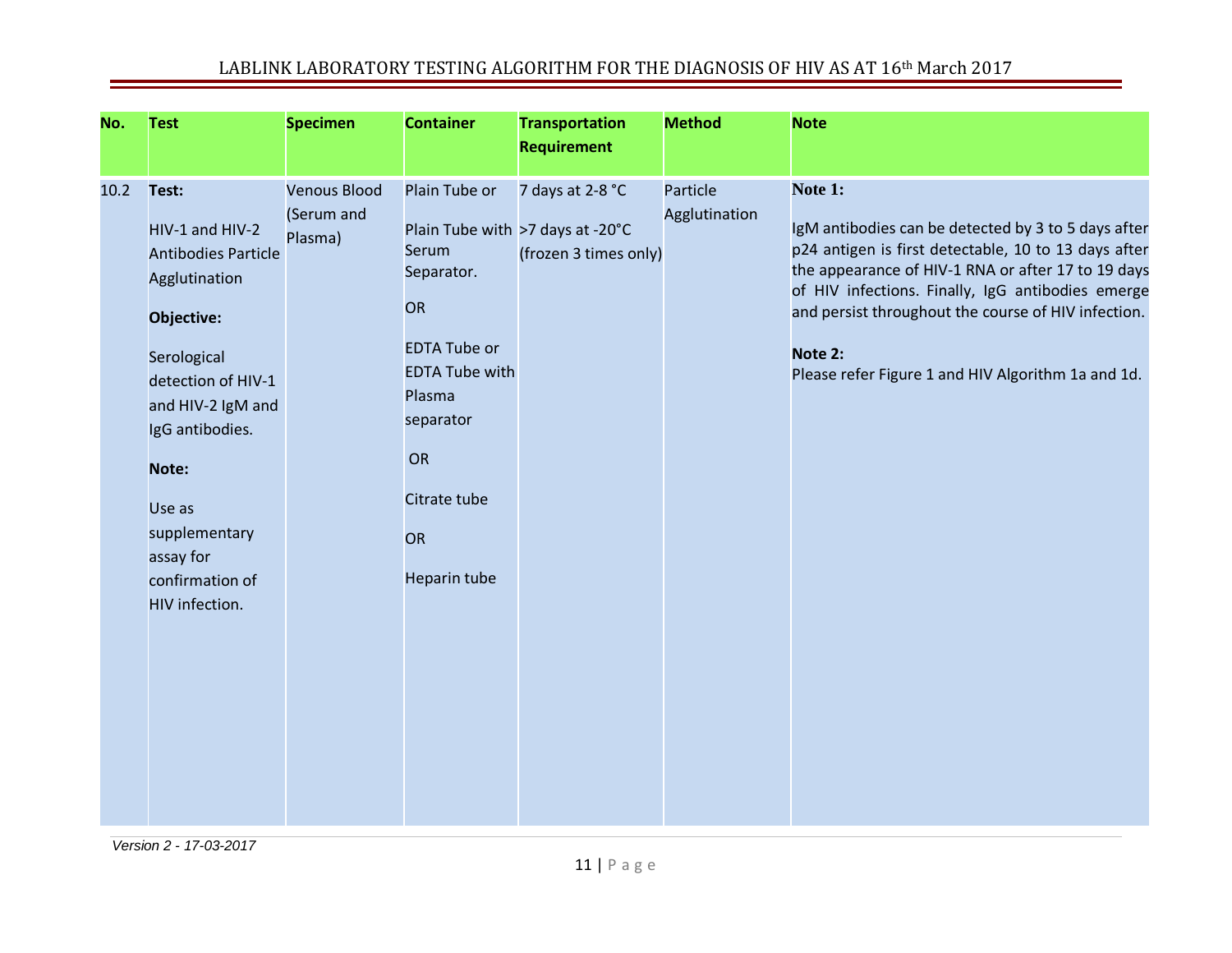| No.  | <b>Test</b>                                                                                                                                                                                                                                                                                              | <b>Specimen</b>         | <b>Container</b>                                                                                                                                               | <b>Transportation</b><br><b>Requirement</b>                                         | <b>Method</b>       | <b>Note</b>                                                                                                                                                                                                                                                                                                                                                                                                                                                                                                                                                                                                                                                                                             |
|------|----------------------------------------------------------------------------------------------------------------------------------------------------------------------------------------------------------------------------------------------------------------------------------------------------------|-------------------------|----------------------------------------------------------------------------------------------------------------------------------------------------------------|-------------------------------------------------------------------------------------|---------------------|---------------------------------------------------------------------------------------------------------------------------------------------------------------------------------------------------------------------------------------------------------------------------------------------------------------------------------------------------------------------------------------------------------------------------------------------------------------------------------------------------------------------------------------------------------------------------------------------------------------------------------------------------------------------------------------------------------|
| 10.3 | Test:<br>HIV-1 and HIV-2<br>Line-Immunoassay<br>(LIA)<br>Objective:<br>Serological detection<br>of 2 types HIV-1<br>antibodies, 2 types<br>of HIV-2 antibodies<br>and 3 types of<br><b>HIV-1/HIV-2</b><br>antibodies.<br>Note:<br>Use as<br>supplementary assay<br>for confirmation of<br>HIV infection. | Venous blood<br>(Serum) | Plain Tube or<br>Serum<br>Separator.<br>OR<br><b>EDTA Tube or</b><br><b>EDTA Tube with</b><br>Plasma<br>Separator.<br>OR<br>Citrate tube<br>OR<br>Heparin tube | 7 days at 2-8 °C<br>Plain Tube with >7 days at -20°C<br>(frozen 3 times only) (LIA) | Line<br>Immunoassay | Note 1:<br>Five HIV-1 antigens are applied: sgp120 and gp41, which<br>detect specific antibodies to HIV-1, and p31, p24, and<br>p17, which may also cross-react with antibodies to HIV-<br>2. HIV-1 group O peptides are present in the HIV-1<br>sgp120 band. The antigens gp36 and sgp105 are applied<br>to detect antibodies to HIV-2<br>Note 2:<br>IgM antibodies can be detected by 3 to 5 days after p24<br>antigen is first detectable, 10 to 13 days after the<br>appearance of HIV-1 RNA or after 17 to 19 days of HIV<br>Finally, IgG antibodies emerge and persist<br>infections.<br>throughout the course of HIV infection.<br>Note 3:<br>Please refer Figure 1 and HIV Algorithm 1a and 1d. |

*Version 2 - 17-03-2017*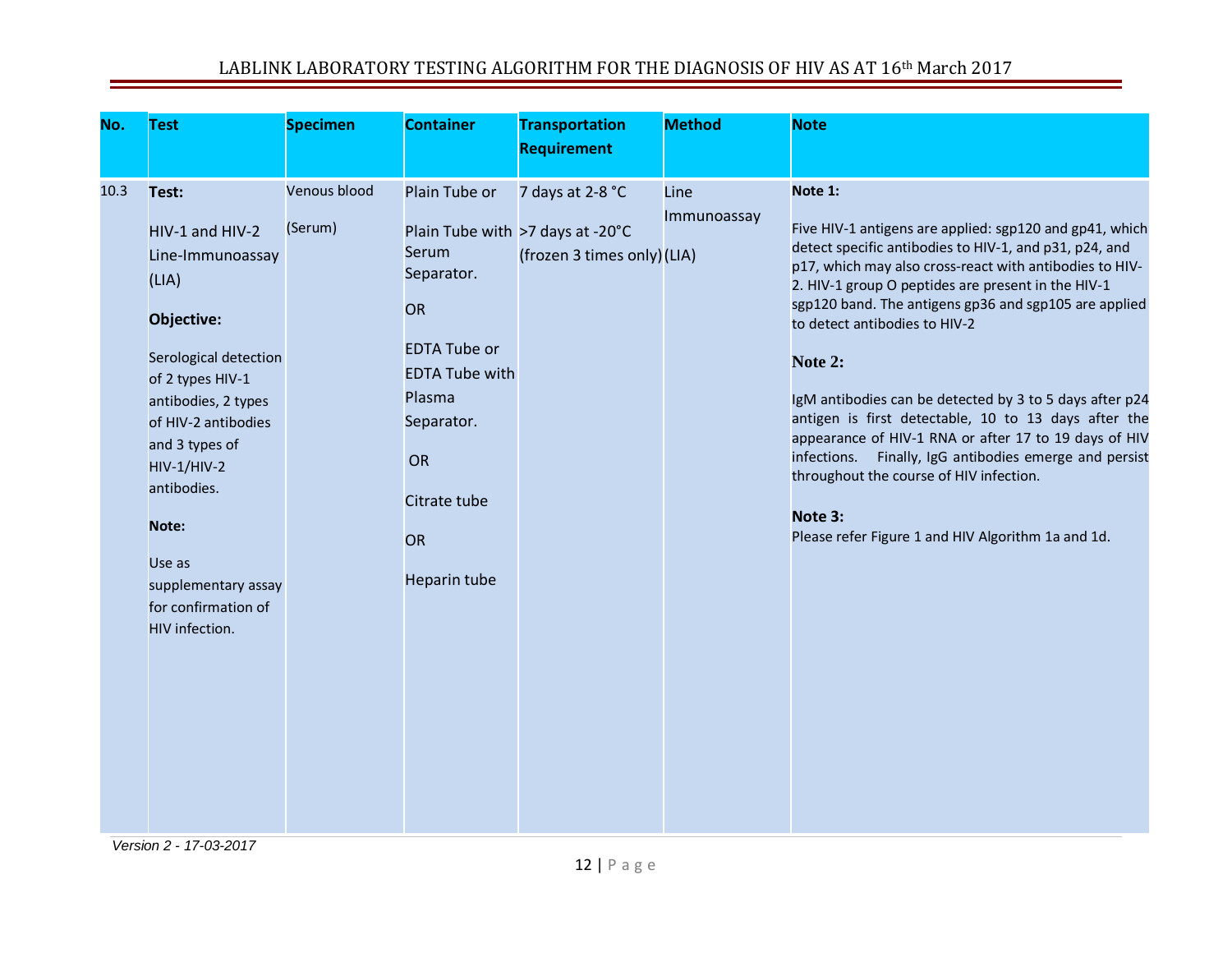| No.  | <b>Test</b>                                                                                                                                                                                                                                                                                                                                          | <b>Specimen</b>                                                               | <b>Container</b>                                                                         | <b>Transportation</b><br><b>Requirement</b>                                                                                                                                          | <b>Method</b>        | <b>Note</b>                                                                                                                                                                                                                                                                                                                                                                                                                                                                                                                                                                     |
|------|------------------------------------------------------------------------------------------------------------------------------------------------------------------------------------------------------------------------------------------------------------------------------------------------------------------------------------------------------|-------------------------------------------------------------------------------|------------------------------------------------------------------------------------------|--------------------------------------------------------------------------------------------------------------------------------------------------------------------------------------|----------------------|---------------------------------------------------------------------------------------------------------------------------------------------------------------------------------------------------------------------------------------------------------------------------------------------------------------------------------------------------------------------------------------------------------------------------------------------------------------------------------------------------------------------------------------------------------------------------------|
| 10.4 | Test:<br>Rapid Xpert <sup>®</sup><br><b>HIV-1 RNA</b><br>Qualitative<br>Objective:<br>Qualitative<br>Detection of HIV-1<br>RNA.<br>Note:<br>Use as screening<br>and confirmatory<br>tests for HIV-1<br>infection in<br>children $<$ 18<br>months of age.<br>Use as<br>supplementary<br>assay for<br>confirmation of<br>HIV-1 infection in<br>adults. | Specimens:<br>Adult/<br><b>Paediatric</b><br>Whole blood<br>(200 ul / 0.2 ml) | Adult/<br><b>Paediatric</b><br><b>EDTA Tube or</b><br><b>EDTA</b><br>microtainer<br>tube | <b>Whole Blood</b><br>Note 1<br>Whole blood may be<br>held at 15-30°C for up<br>to 8 hours or at 2-8 °C<br>for up to 72 hours,<br>prior to preparing and<br>testing the<br>specimen. | <b>Real Time PCR</b> | Note 1<br>Immediately after HIV infection, Day 1 - day 9, low<br>levels of HIV-1 RNA (ribonucleic acid) might be<br>present intermittently, but no viral markers are<br>consistently detectable in plasma.<br>Note 2<br>Approximately 10 days after infection, HIV-1 RNA<br>becomes detectable by NAT in plasma and<br>quantities increase to very high levels.<br>HIV-1 RNA plasma peaks about 30-days after<br>infection, and then decreases until about 40 days<br>when the level plateaus.<br>Note 3<br>Please refer Figure 1, HIV Algorithm 1a, 1d and HIV<br>Algorithm 2. |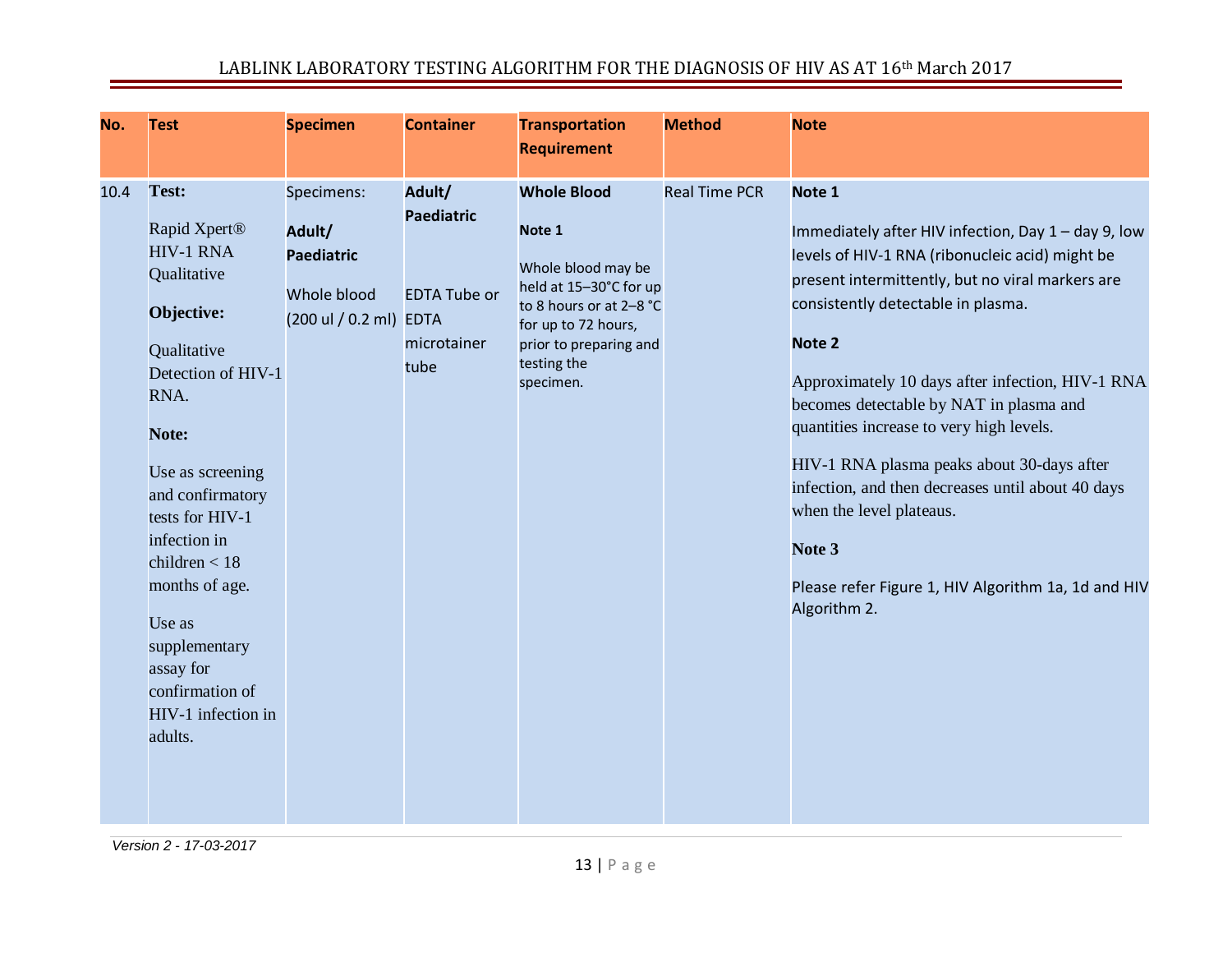| No.  | <b>Test</b>                                                                                                                                                                                                                                                                                          | <b>Specimen</b> | <b>Container</b>                                                | <b>Transportation</b><br><b>Requirement</b>                                                                                                                                                                                                                                                                        | <b>Method</b>        | <b>Note</b>                                                                                                                                                                                                                                                                                                                                                                                                                                                                                                                                                                                                                                                                                                                                                                                                                                                                                                                                                                                                                                                      |
|------|------------------------------------------------------------------------------------------------------------------------------------------------------------------------------------------------------------------------------------------------------------------------------------------------------|-----------------|-----------------------------------------------------------------|--------------------------------------------------------------------------------------------------------------------------------------------------------------------------------------------------------------------------------------------------------------------------------------------------------------------|----------------------|------------------------------------------------------------------------------------------------------------------------------------------------------------------------------------------------------------------------------------------------------------------------------------------------------------------------------------------------------------------------------------------------------------------------------------------------------------------------------------------------------------------------------------------------------------------------------------------------------------------------------------------------------------------------------------------------------------------------------------------------------------------------------------------------------------------------------------------------------------------------------------------------------------------------------------------------------------------------------------------------------------------------------------------------------------------|
| 10.5 | Test:<br>Rapid Xpert <sup>®</sup> HIV-1 Plasma 3 - 5 ml<br>RNA Viral Load (VL)<br>Objective:<br>Quantitative<br>Detection of HIV<br>RNA.<br>Note:<br>Use as an aid in<br>assessing viral<br>response to anti-<br>retroviral<br>treatment as<br>measured by<br>changes in plasma<br>HIV-1 RNA levels. | Specimens:      | <b>EDTA Tube or</b><br><b>EDTA</b> with<br>Plasma<br>Separator. | Note 1<br>Whole blood may be<br>held at 15-30°C for up<br>to 8 hours or at 2-8 °C<br>for up to 72 hours,<br>prior to preparing and<br>testing the<br>specimen.<br>Note 2<br>After centrifugation,<br>plasma may be held at<br>15-30 °C for up to 24<br>hours or at 2-8°C for<br>up to 6 days, prior to<br>testing. | <b>Real Time PCR</b> | Note 1<br>The HIV-1 VL Assay, performed on the GeneXpert <sup>®</sup><br>Instrument Systems, is an in vitro diagnostic test<br>designed for the rapid quantitation of HIV-1 in human<br>plasma from HIV-1 infected individuals over the range<br>of 40 to 10, 000, 000 copies/mL, and is validated for<br>specimens across Group M Subtypes A, B, C, D, AE, F, G,<br>H, AB, AG, J, K, and Group N and Group O.<br>Note 2<br>The HIV-1 VL assay is intended for use in conjunction<br>with clinical presentation and other laboratory markers<br>for disease prognosis and for use as an aid in assessing<br>viral response to anti-retroviral treatment as measured<br>by changes in plasma HIV-1 RNA levels.<br>Note <sub>3</sub><br>The HIV-1 VL Assay is not intended to be used as a<br>donor screening test for HIV-1.<br>Note 4<br>The HIV-1 VL Assay can ONLY be used as a<br>supplementary diagnostic test to confirm the presence<br>of HIV-1 infection if the COI value of HIV-1/HIV-2 Ag/Ab<br>ECLIA > 100 COI (Roche & Abbott) or >12 COI (Centaur). |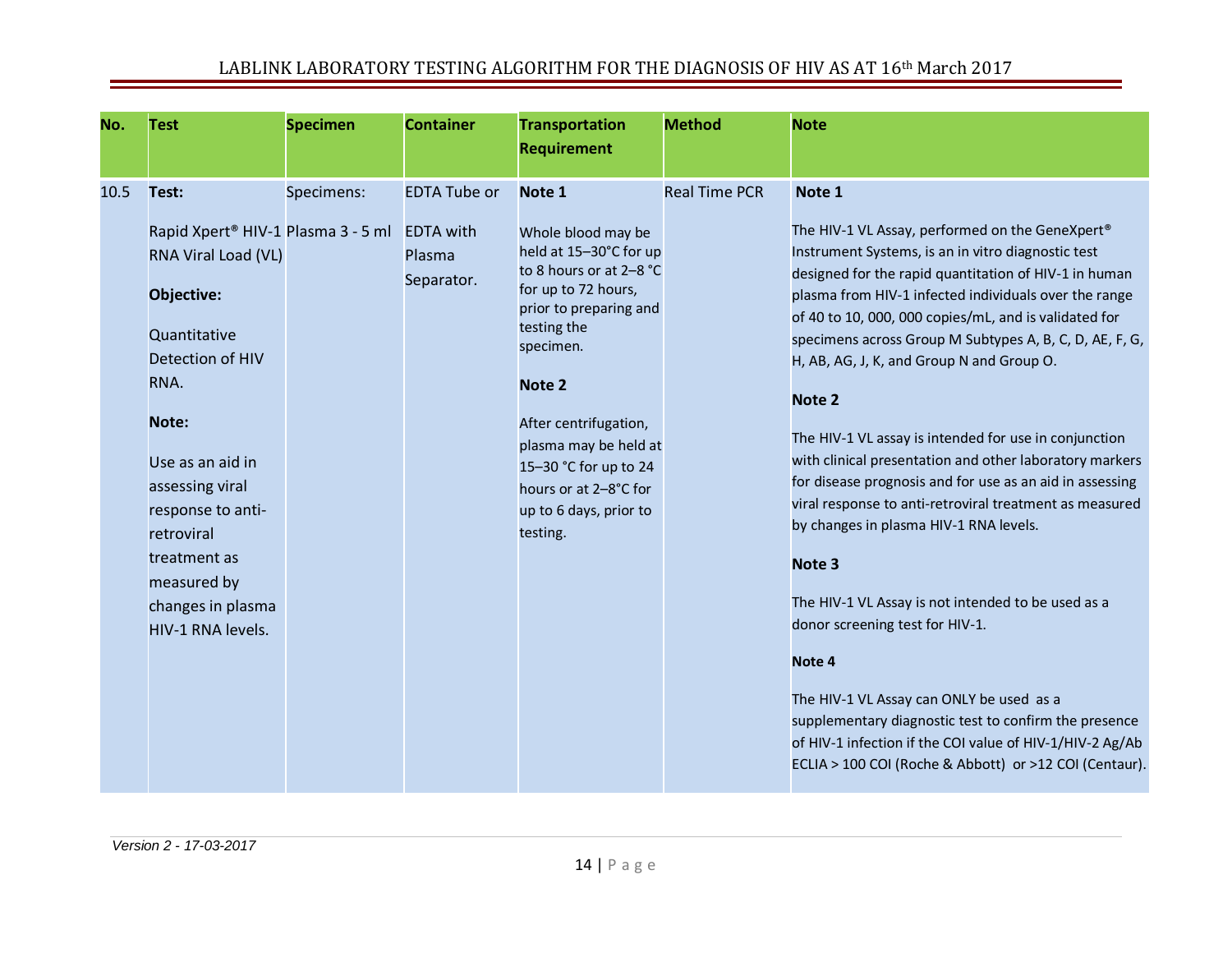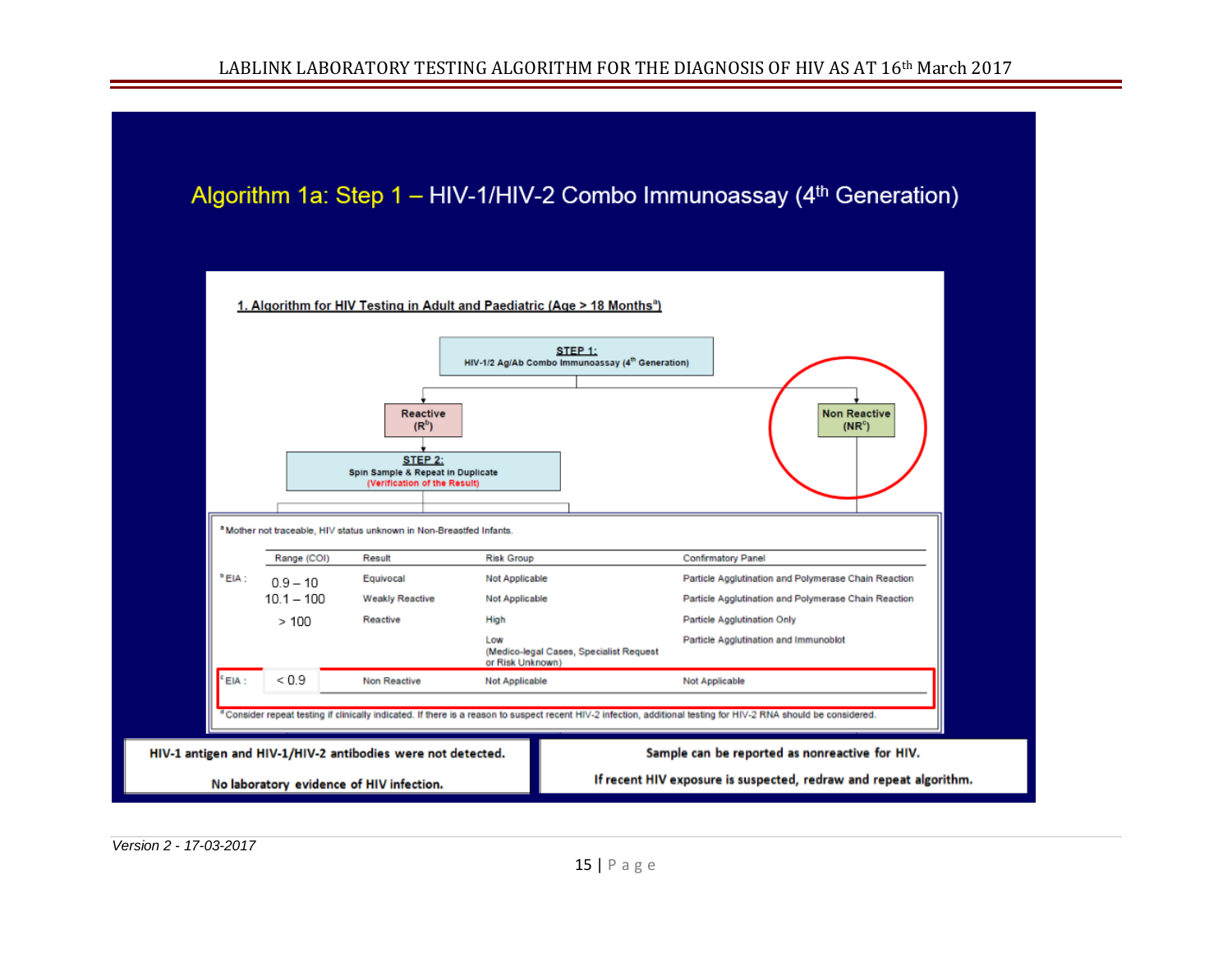#### LABLINK LABORATORY TESTING ALGORITHM FOR THE DIAGNOSIS OF HIV AS AT 16<sup>th</sup> March 2017

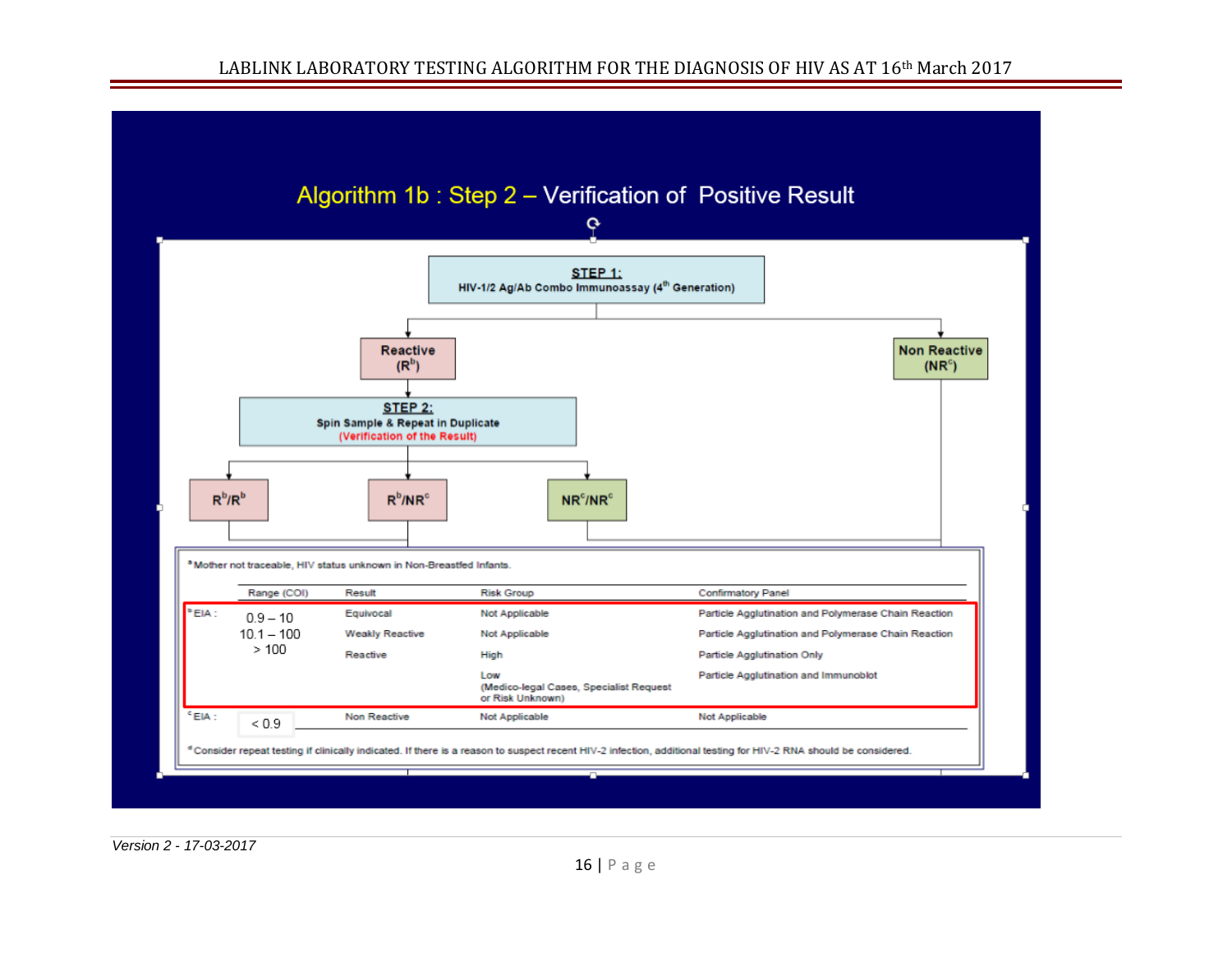#### **1. HOW TO REPORT NON-REACTIVE HIV RESULT?**

| Run 1     | Run 2     | Run 3     | Result       | Comments                                                                     |
|-----------|-----------|-----------|--------------|------------------------------------------------------------------------------|
| <b>NR</b> | <b>NA</b> | <b>NA</b> | Non-Reactive | HIV-1 p24 Antigen and HIV-1/HIV-2 antibodies were not detected.              |
| (0.9)     |           |           |              | No laboratory evidence of HIV infection.                                     |
|           |           |           |              | If recent HIV exposure is suspected, kindly repeat test after $2 - 4$ weeks. |
|           |           |           |              |                                                                              |
| <b>NR</b> | <b>NR</b> | <b>NR</b> | Non-Reactive | HIV-1 p24 Antigen and HIV-1/HIV-2 antibodies were not detected.              |
| (0.9)     | (0.9)     | (< 0.9)   |              | No laboratory evidence of HIV infection.                                     |
|           |           |           |              | If recent HIV exposure is suspected, kindly repeat test after $2 - 4$ weeks. |

NOTE: Refer Algorithm 1a and 1b. NR – Non-Reactive; NA – Not Applicable.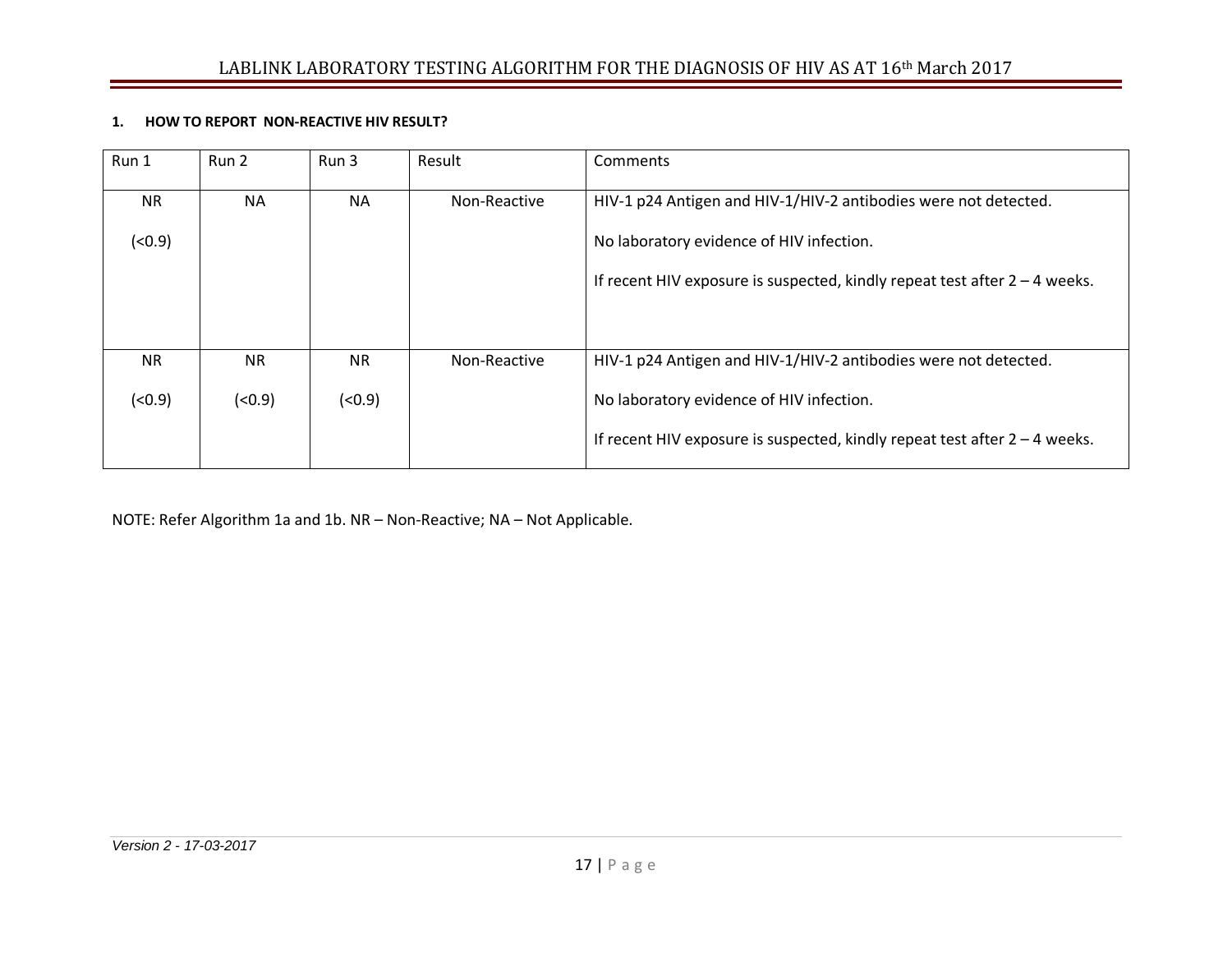#### **2. HOW TO REPORT PRELIMINARY HIV RESULT?**

#### **2.1 EQUIVOCAL RESULT;**

| Run 1          | Run 2          | Run 3          | Result    | Comments                                                                                                                                                                                                                                                                                                                                                                                |
|----------------|----------------|----------------|-----------|-----------------------------------------------------------------------------------------------------------------------------------------------------------------------------------------------------------------------------------------------------------------------------------------------------------------------------------------------------------------------------------------|
| EQ             | EQ             | EQ             | Equivocal | <b>PRELIMINARY HIV RESULT</b>                                                                                                                                                                                                                                                                                                                                                           |
| $(0.9 - 10.0)$ | $(0.9 - 10.0)$ | $(0.9 - 10.0)$ | (EQ)      | Most likely biological false positive result in the absence of risk factors.                                                                                                                                                                                                                                                                                                            |
|                |                |                |           | If recent high-risk exposure is suspected, the result may indicate of early<br>infection. Kindly sent a repeat specimen for sample verification and<br>confirmation of HIV status, if clinically indicated.<br>Assays for HIV confirmation include;<br>Enzyme Immunoassay (EIA) Second Sample<br>1.<br>Particle Agglutination (PA) test;<br>2.<br>PCR HIV-1 RNA Qualitative Assay<br>2. |

NOTE: Refer Algorithm 1a and 1b. EQ – Equivocal; PA – Particle Agglutination, TAT – Turn-Around-Time.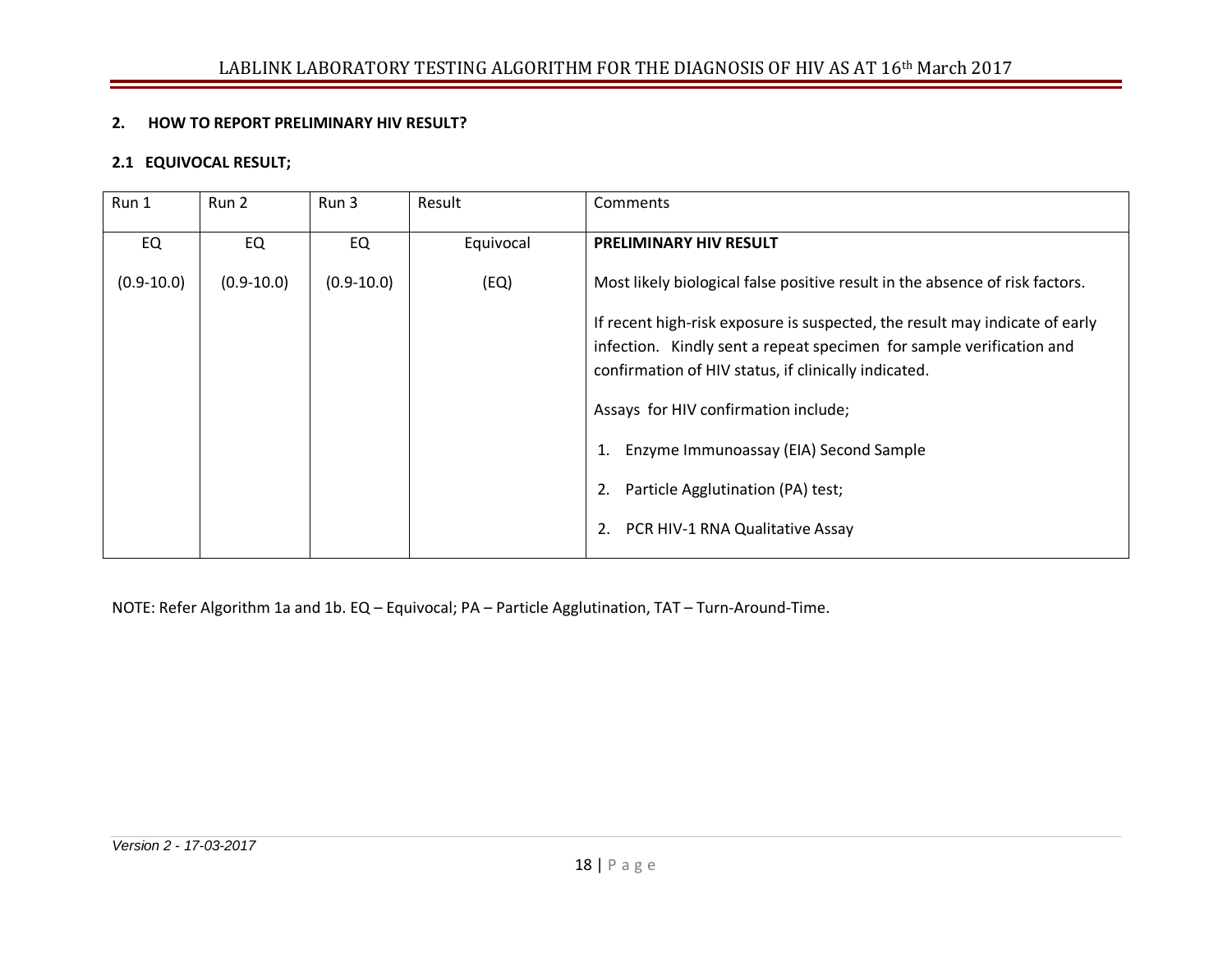#### **2.2 WEAKLY REACTIVE RESULT**

| Run 1          | Run 2          | Run 3          | Result                 | Comments                                                                                                          |
|----------------|----------------|----------------|------------------------|-------------------------------------------------------------------------------------------------------------------|
| <b>WR</b>      | <b>WR</b>      | WR             | <b>Weakly Reactive</b> | PRELIMINARY HIV RESULT                                                                                            |
| $(10.1 - 100)$ | $(10.1 - 100)$ | $(10.1 - 100)$ | (WR)                   | Laboratory evidence indicates high probability of HIV infection.                                                  |
|                |                |                |                        | Kindly sent a repeat specimen for sample verification and confirmation of<br>HIV status, if clinically indicated. |
|                |                |                |                        | Assays for HIV confirmation include;                                                                              |
|                |                |                |                        | EIA (Enzyme Immunoassay) Second Sample                                                                            |
|                |                |                |                        | Particle Agglutination (PA) Test;<br>2.                                                                           |
|                |                |                |                        | PCR HIV-1 RNA Qualitative Assay<br>3.                                                                             |
|                |                |                |                        |                                                                                                                   |

NOTE: Refer Algorithm 1a and 1b. WR – Weakly Reactive; PA – Particle Agglutination, TAT – Turn-Around-Time.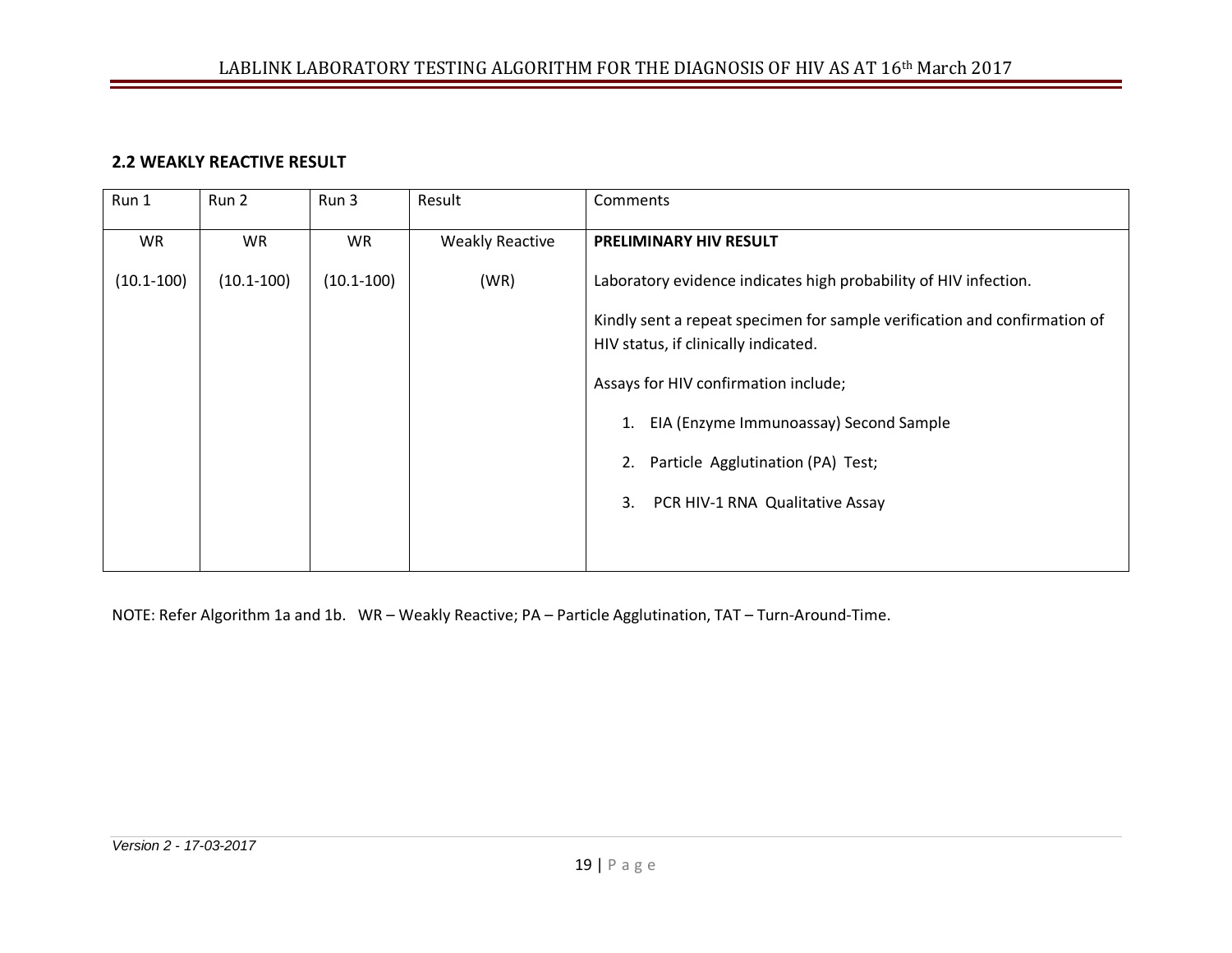#### **2.3 REACTIVE HIV RESULT**

| Run 1        | Run 2        | Run 3        | Result   | Comments                                                                                                       |
|--------------|--------------|--------------|----------|----------------------------------------------------------------------------------------------------------------|
| $\mathsf{R}$ | $\mathsf{R}$ | $\mathsf{R}$ | Reactive | PRELIMINARY HIV RESULT                                                                                         |
| ( > 100)     | ( > 100)     | ( > 100)     | (R)      | Positive for HIV antibodies. Laboratory evidence of HIV infection                                              |
|              |              |              |          | Kindly sent a repeat specimen for sample verification and confirmation of HIV status.                          |
|              |              |              |          | <b>High Risk Group</b>                                                                                         |
|              |              |              |          | Assays for HIV confirmation is EIA (Enzyme Immunoassay) SECOND SAMPLE and Particle<br>Agglutination (PA) Test. |
|              |              |              |          |                                                                                                                |
|              |              |              |          | <b>Low Risk Group</b>                                                                                          |
|              |              |              |          | Assays for HIV confirmation include;                                                                           |
|              |              |              |          | <b>PANEL 1</b>                                                                                                 |
|              |              |              |          | 1. Enzyme Immunoassay (EIA) SECOND SAMPLE and Particle Agglutination (PA) test, AND                            |
|              |              |              |          | 2. HIV Line Immunoassay (LIA) / Immunoblot Assay.                                                              |
|              |              |              |          | <b>PANEL 2</b>                                                                                                 |
|              |              |              |          | Enzyme Immunoassay (EIA) SECOND SAMPLE and Particle Agglutination (PA) test, AND<br>1.                         |
|              |              |              |          | PCR HIV-1 RNA Qualitative Assay or PCR HIV-1 Viral Load Assay.<br>2.                                           |
|              |              |              |          | MOTE: Defeu Algerithus 1e and 1h - D. Dentius: DA - Dentiale Agalytication TAT - Type Angyrod Times            |

NOTE: Refer Algorithm 1a and 1b. R – Reactive; PA – Particle Agglutination, TAT – Turn-Around-Time.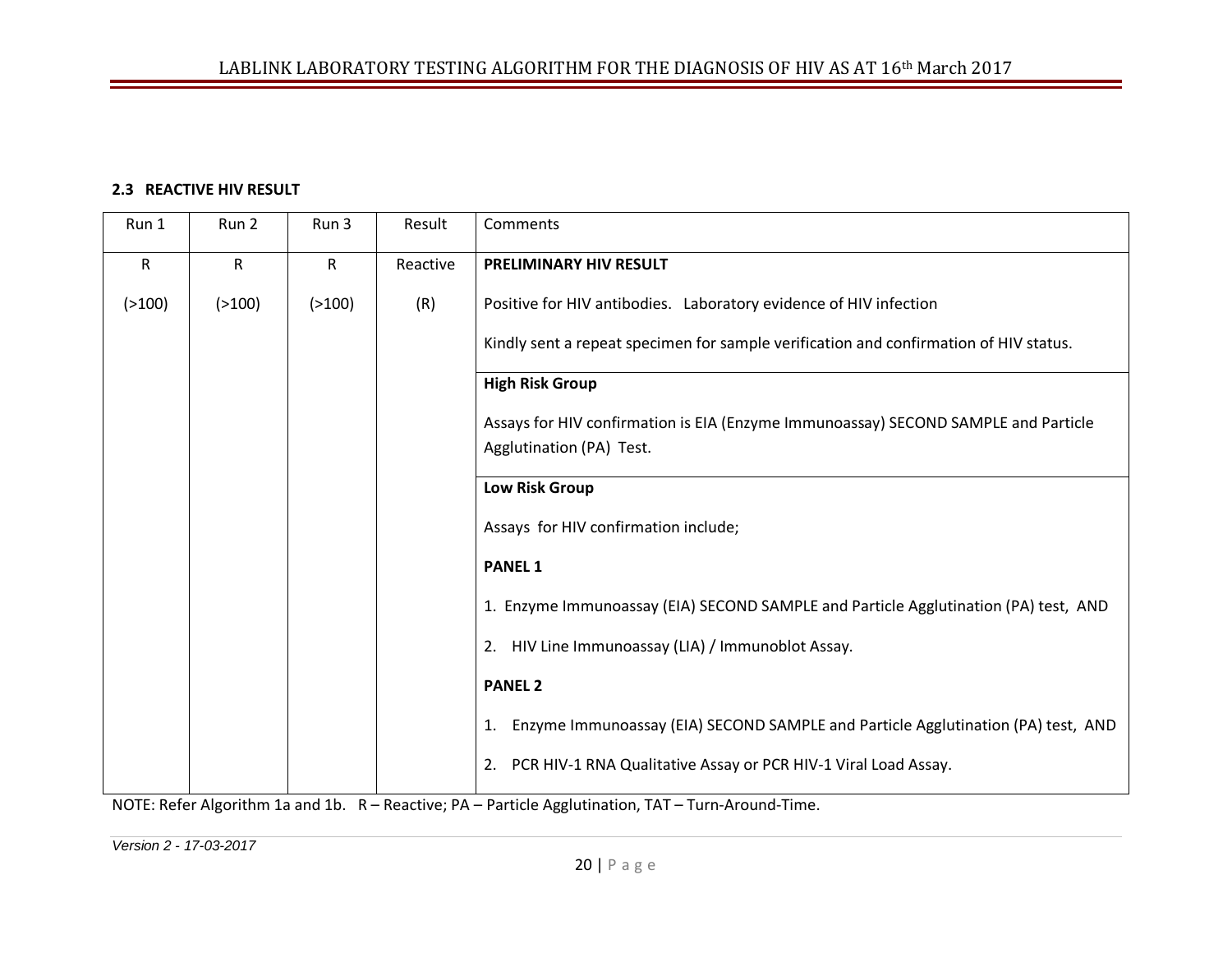## Algorithm 1c: Step 3 - Verification of Sample



21 | Page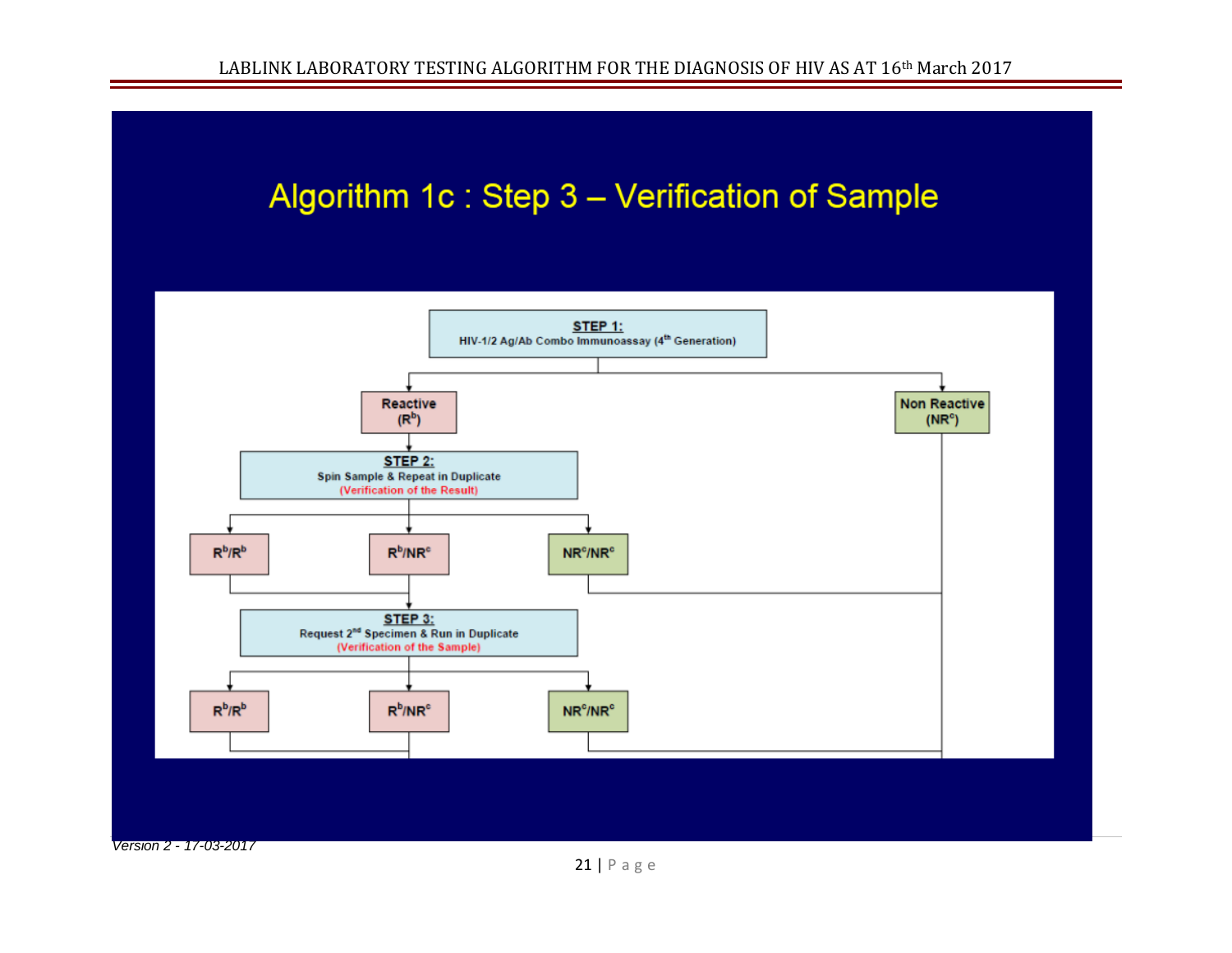## Algorithm 1d: Step 4 - Assays for Confirmation of HIV Infection

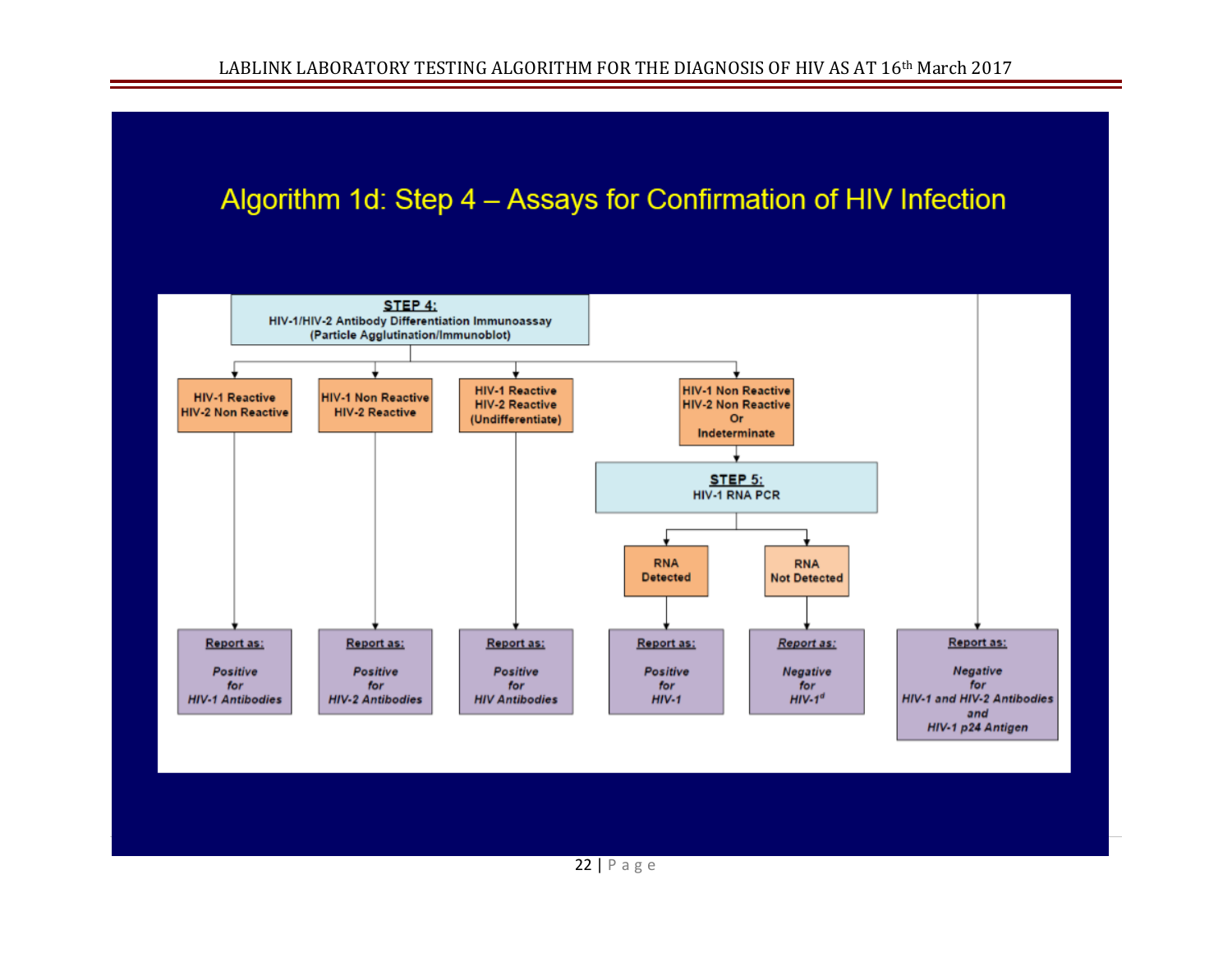## Algorithm 2: Molecular testing for HIV Exposed Infants (Age < 18 Months) to HIV Positive Mother



23 | Page 1910